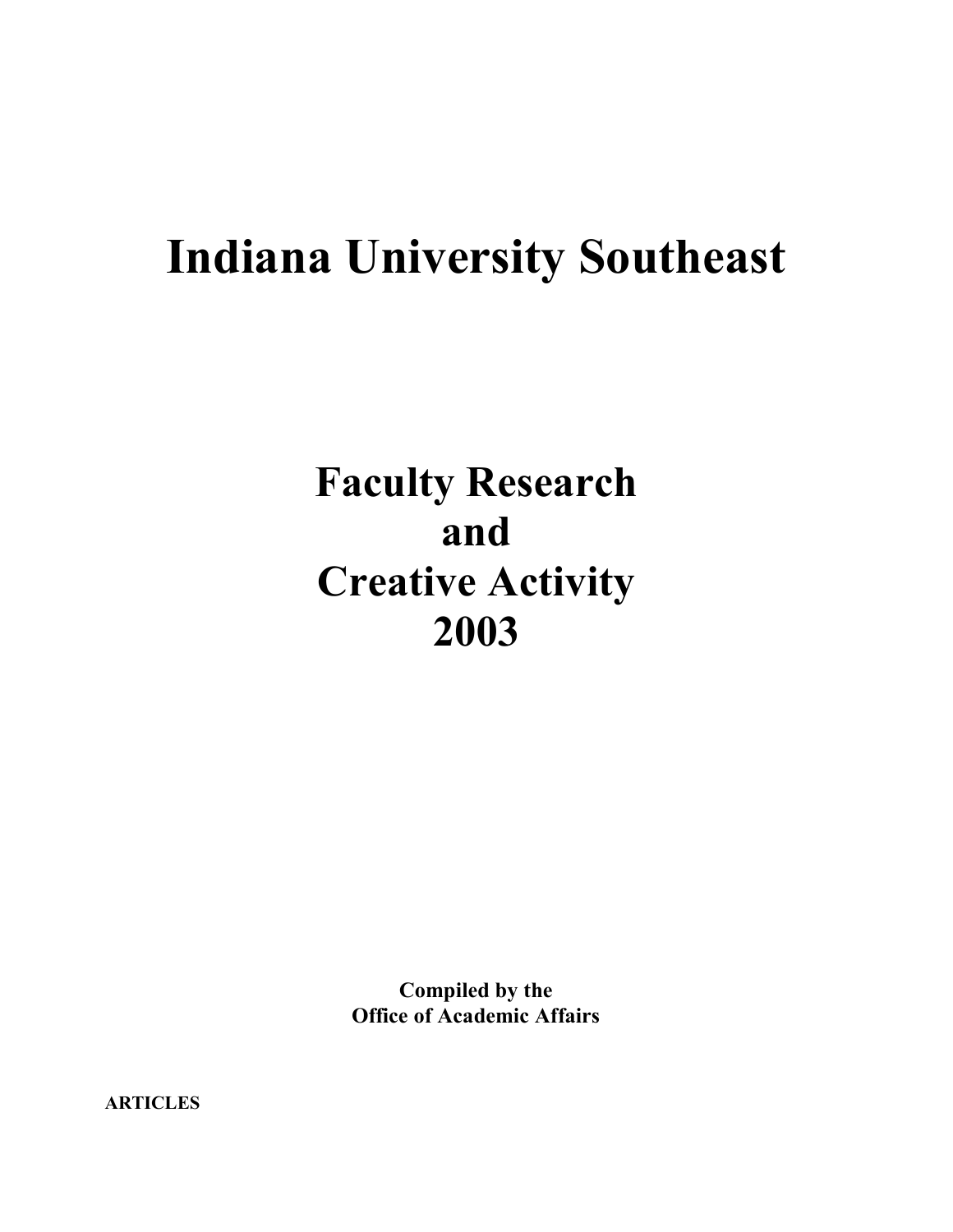Abshire, Jean. ANorthern Ireland=s Politics in Paint(a), Peace Review, 15:2, 149-161.

Abshire, Jean. AThe European Union and Ethnic Conflict Management: Lessons from South Tyrol, Italy@, Accepted by the Journal of the Indiana Academy of the Social Sciences, Volume VII: 2003.

Allman, Ronald. AThe Benefits of Strategies for Dealing With Shyness for Journalism Students@, The Kentucky Journal of Communication, Volume 21, Number 1, Spring 2002, pp. 57-65.

Bailey, Kevin Sue. ASenior Trip@ Indiana University Southeast Writing Project Anthology New Albany, Indiana: IUSWP (Summer 2003).

Bailey, Kevin Sue. (Manuscript editor). AThe Freeing of Nelson Mandela. @ Days that Shook the World. Chicago: Raintree Publishers.

Bailey, Kevin Sue. AMaking Sense of Indiana=s Academic Standards.@ ISTA Advocate 33 (Fall 2003): 12-13.

Baker, Crump W. Subweakly beta-continuous functions, *Far East J. Math. Sci*. 8(2) (2003), 151- 160.

Baker, Crump W. Weakly theta-Precontinuous functions, *Acta Math, Hungar* 100 (4) (2003), 343-351.

Bjornson, Chris, Doug Barney and Steve Wells. Just How Small Is Your Business?, *National Public Accountant*, August 2003, pp. 4-6.

Bower, Stephanie. APolitical and Socio-Economic Elites: The Encounter of Provincials with Portenos in *Fin-de-Siecle* Buenos Aires,@ *The Americas* 59:3 (January 2003), 379-403.

Carducci, B.J. (2003, August 28). Looking for Love: A Cross-Cultural Perspective Teaching Module, Teaching of Social Psychology Newsletter (On-line), 2, (11), http://jpnathan.mueller.faculty.noctrl.edu/carducci.doc

Darnowski, DW (2003). Triggerplants (*Stylidium*; Stylidiaceae): A new floral and horticultural crop with preliminary analysis of hardiness. Acta Horticulturae 624:93-101.

Earley, Samantha. AWriting from the Center or the Margins? Olaudah Equiano=s Writing Life Re-Assessed.@ *African Studies Review*. 46.3 (December 2003): 1-16.

Edmonds, KE, Riggs, L, and Stetson, MH. Food availability and photoperiod affect reproductive development and maintenance in the marsh rice rat (*Oryzomys palustris*). Physiology and Behavior 78:41-49, 2003.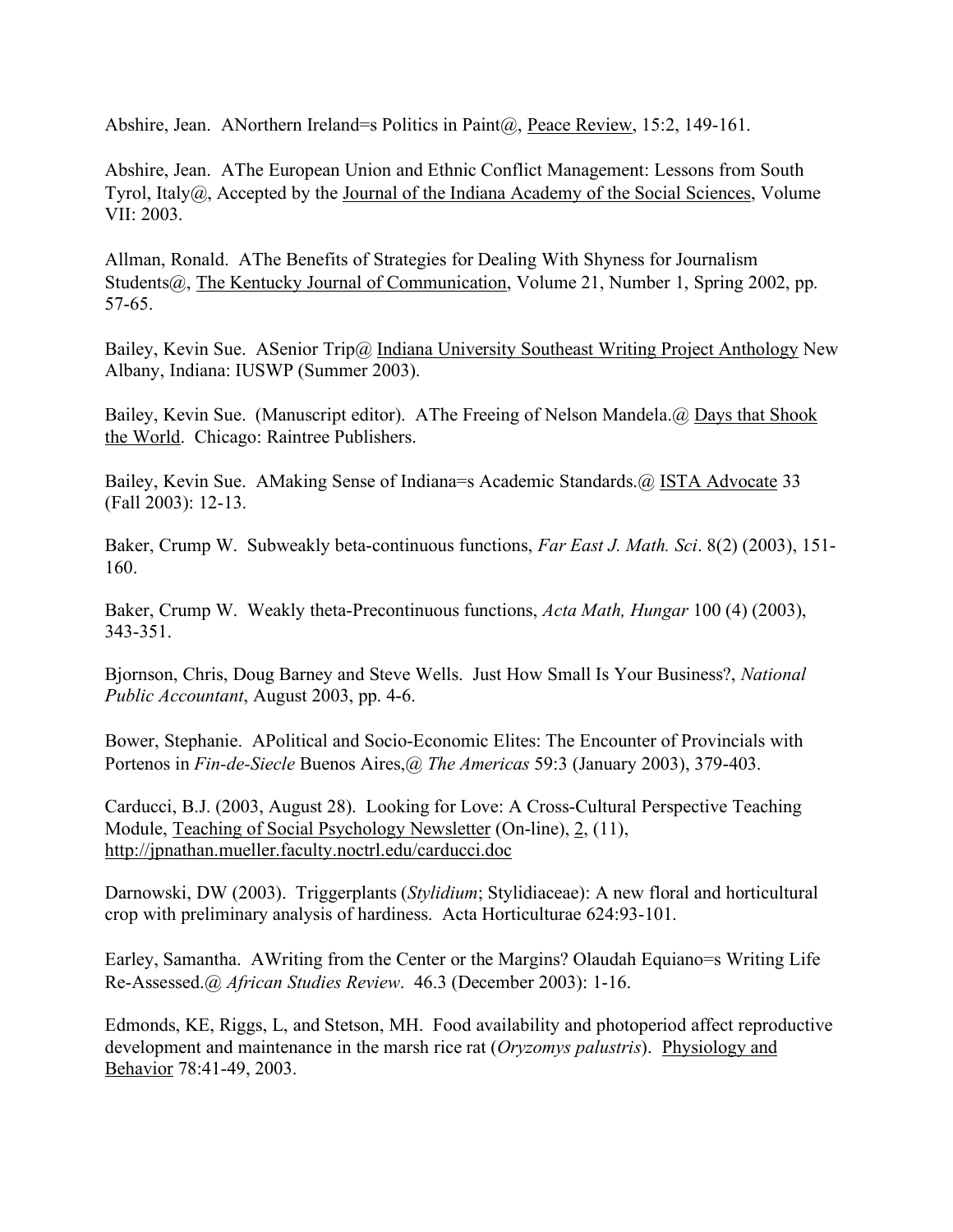Faulk, Dagney. AOutlook 2004 for New Albany and the Louisville MSA@ Indiana Business Review, 78.4, 2003.

Findling, John. Articles ARalph Boston, @ ALee Calhoun, @ AAnita DeFrantz, @ ALee Evans, @ and ABob Hayes@ in Wiggins, David K. (ed.) *African Americans in Sports*. Armont, NY: M.E. Sharpe, 2004. (But actually published in fall 2003)

Findling, John. APerspectives on Teaching Sport History in North America,@ in *British Society of Sport History Bulletin*, 18 (Summer 2003): 41-47.

Finkel, D., Pedersen, N.L., Reynolds, C.A., Berg, S., de Faire, U., & Svartengren, M. (2003). Genetic and environmental influences on decline in biobehavioral markers of aging. Behavior Genetics, 33, 107-123.

Finkel, D., Pedersen, N.L., Ripatti, S., Berg, S., Reynolds, C.A., Hofer, S.M., Gatz, M. & Palmgren, J. (2003). The influence of mortality on twin models of change. Behavior Genetics, 33, 161-169.

Finkel, D., Reynolds, C.A., McArdle, J.J., Gatz, M., & Pedersen, N.L. (2003). Latent growth curve analyses of accelerating decline in cognitive abilities in late adulthood. Developmental Psychology, 39, 535-550.

French, G.R. and Coppage, R. *AA Strategic Model for Accounting Education@ Journal of Applied Business Research*. Vol. 19, No. 2 (Spring 2003).

Galvin, Peter. AMap of Cuba,@ prepared for *A History of Cuba*, by Cliff Staten, Greenwood Press, 2003.

Henry, G. & Hoell, R. The relevancy of graduate curricula to human resource professionals= electronic communication. *Journal of Education for Business, 78*(6), 329-334.

Herdoiza-Estevez, Magdalena. **AOvercoming monologues: reflections on multicultural perspectives@**, in Palabra de Mujer / Mujer de Palabra, Casa de la Cultura Ecuatoriana (December 2003).

Hollenbeck, James. AUsing a Constructivist Strategy and STS Methodology to Teach Science with the Humanities (a). (2003) ERIC NO: 476698. ERIC National Clearinghouse. Columbus, OH.

Hollenbeck, James. AThe New Portable Technology Wave; Using the Microcomputer-Based-Computer in the Curriculum@ *The Indiana Mathematics Teacher. Volume 18/No. 2, Fall/Winter 2003.*

Jamski, William D. Selected Menu Problems. *Mathematics Teaching in the Middle School*, Volume 8, Number 9 (May 2003), pp. 480, 481, 490.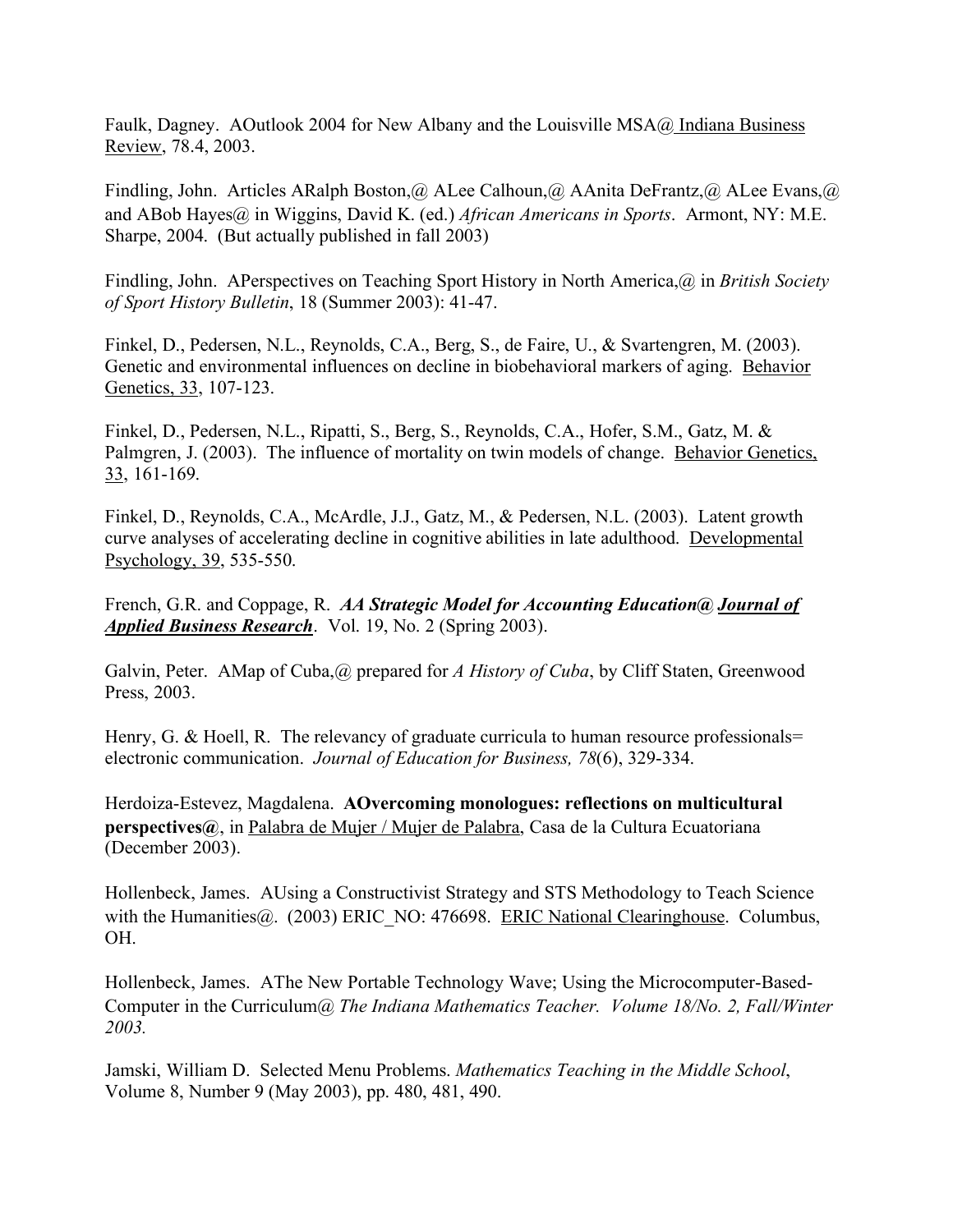Jamski, William D. Selected Menu Problems. *Mathematics Teaching in the Middle School*, Volume 8, Number 5 (January 2003), pp. 248, 249, 250.

Jamski, William D. AThe Pentomino Square Problem,@ *Mathematics Teaching in the Middle School*, Volume 8, Number 7 (March 2003), pp. 354-55.

Jamski, William D. Selected Problems. Calendar Problems from the Mathematics Teacher. Ed. John Grant McLoughlin. (National Council of Teachers of Mathematics: Reston, VA, 2002). Pp. 7, 17, 55, 56, 59, 105. (Problems from January 1994, December 1994, May 1995 and November 1997).

Jenks, Richard. A Comparison of Four Catholic Groups on Well-Being and Religiosity. *Journal of Divorce and Remarriage, 37*, 2002, 143-156.

Jenks, Richard. A Comparison of Three Catholic Marital Groups on Sexual and Gender Issues. *Journal of Divorce and Remarriage, 38*, 2002, 157-168.

Kalmey, D, Hanley, J. & Keefe, T.J. (2003). Managing Employee Competencies in an Information Technology (IT) Environment, *Indiana Academy of Social Sciences.*

Keefe, T.J. (2003). Using Technology to Enhance a Course: The Importance of Interaction. *Educause Quarterly* 26 (1), 24-34.

McKay, M. Service Learning Benefits Students, Community. (2003, July/August). *Indiana Alumni Magazine*, p. 27.

McKay, M. (Interview). (2003). Bluer than Blue: Childhood Depression May Be More Common Than You Think. *Kids First*, pp. 7-8.

Morgan, R.K. (In press). On staying sane in academia. In R.M. Cordell, B. Lucal & R.K. Morgan (Eds.). Quick Hits for New Faculty: Successful Strategies by Experienced Teachers. Indiana University Press.

Nunnelley, J., Whaley, J., Mull, R., Hott, G. (2003). Brain compatible secondary schools: The visionary principal=s role. NASSP Bulletin, 87(637), 48-59.

Otu, Emmanuel and R. Chiarizia. Temperature effect on the extraction of Am(III), U(IV) and Sr(II) by dialkyl-substituted diphosphonic acids. *Separation Science and Technology* **2003**, 38 (12, 13) 2619.

Otu, Emmanuel O., Kenneth L. Nash, R. Chiarizia, Marian Borkowski, and Paul G. Rickert. Radioanalytical Techniques and the Characterization of New Separations Reagents. *American Chemical Socity Symposium Series No. 868 Radioanalytical Methods in Interdisciplinary Research. Fundamentals in Cutting-Edge Applications*. Chapter 10. Editors: Carola A. Laue and Kenneth L. Nash. ISBN: 0-8412-3837-5 (**2003**).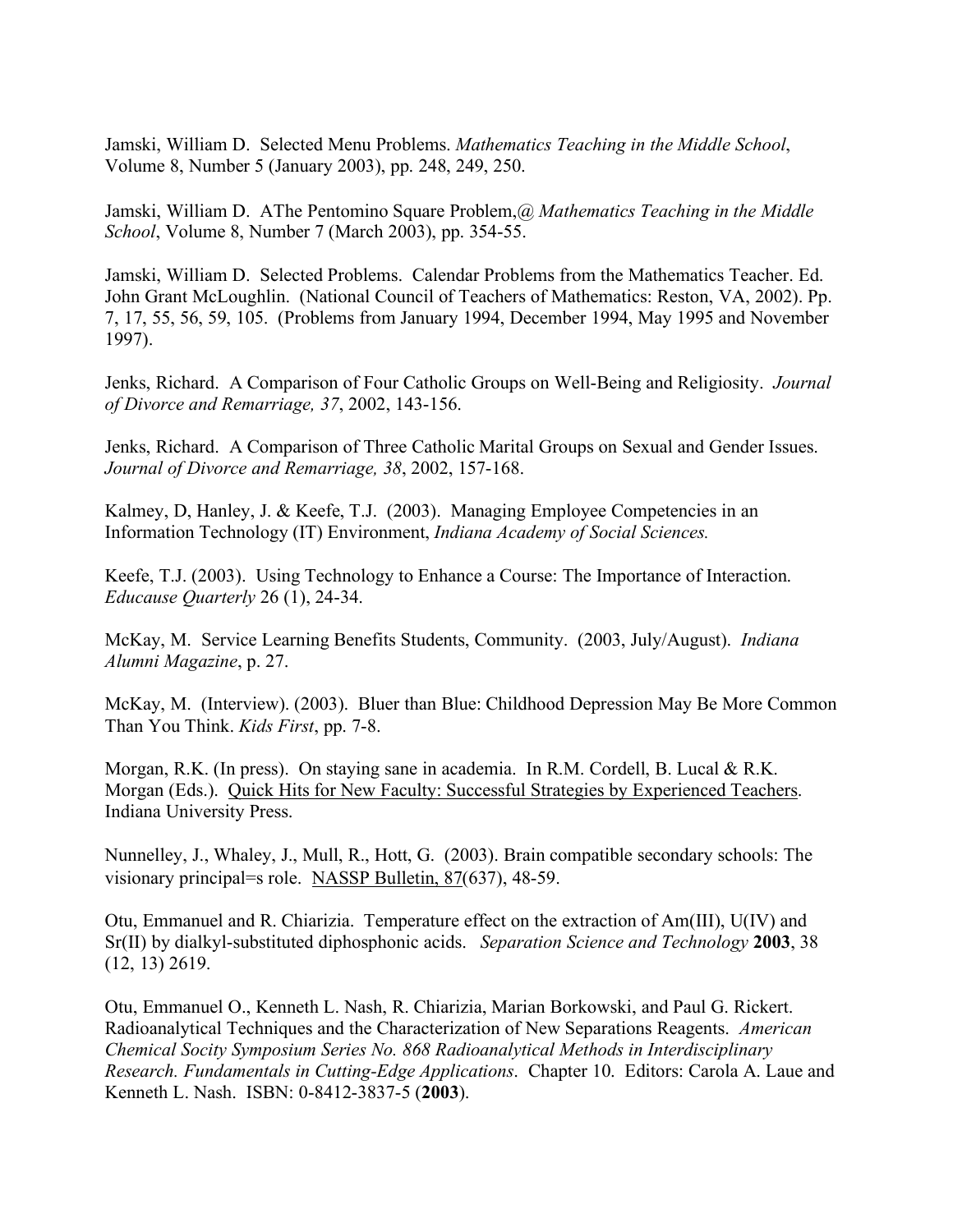Pinkston, Gary. *PDA=s as PAD=s*, The Publication of the International Society for Exploring Teaching and Learning, Spring 2003.

Pinkston, Gary. *Math and PDA=s*, Mathematics Teacher, vol. 18, #1, Spring/Summer 2003.

Pinkston, Gary. *Digital Microscopes In the Classroom*, Hoosier Science Review, Vol. XXVIII, #4, Summer 2003.

Pittman, Paul and Krishna, Vijay. ACloud Diagramming: An Approach to Enhance Communication in Conflict Situations@, Kentucky Journal of Communication, Volume XVIIII, Number 2, Fall 2003, pages 191-199.

Rakich, Jay. Reprinted case in Book (Pedagogical Research). Case 1-7, AShadowing the Boss for a Day. @ Reprinted in Supervision: Concepts and Practices of Management,  $9<sup>th</sup>$  edition by Edwin C. Leonard, Jr. and Raymound L. Hilgert (March 2003) from AThe CEO=s Day $\omega$  in Managing Health Service Organizations and Systems,  $4<sup>th</sup>$  edition, 2000 (Longest, Rakich and Darr), 2000.

Schansberg, Eric. ASalt and Light: A thinking Christian=s guide to politics and public policy $\omega$ , *Indiana Policy Review*, Spring 2003, p. 5-13.

Schansberg, Eric. AAlaskan Banana Farming and Other Economic Wrongs@, *Indiana Policy Review*, Summer/Fall 2003, p. 5-17.

Schansberg, Eric. ACan Christians Legislate Morality? Should They?@, *Indiana Policy Review*, Fall/Winter 2003, p. 16-28.

Sloss, G. Sam. 2003. ATeach Evolution in Schools.@ *Social Anarchism*: 33: 27-28.

Taylor, D.W. and Mexwell, R.H. 2003. Phylogenetic relationships of the Diocleinae with particular emphasis on the subgroups of *Dioclea*. In: B. Klitgaard and A. Bruneau (editors). Advances in Legume Systematics. Pp. 325-353. Royal Botanic Gardens, Kew.

Tipgos, Manny and Keefe, Tom. AEmpower Workers to Stop Corporate Scandal,@ *Business First*. November 21, 2003, p. 55.

Tipgos, Manny. AFood Industry Showing Corporate Social Responsibility.@ *Business First*, September 26, 2003, p. 54.

Treves, D.S., B. Xia, J.Z. Zhou and J.M. Tiedje. 2003. A two species test of the hypothesis that spatial isolation drives microbial diversity in soil. *Microbial Ecology* 45, 20-28.

Treves, D.S., J.Z. Zhou, B. Xia, H. Huang, L.J. Hauser, R.J. Mural, A.V. Palumbo and J.M. Tiedje. 2003. Bacterial phylogenetic diversity and a novel candidate division of two humid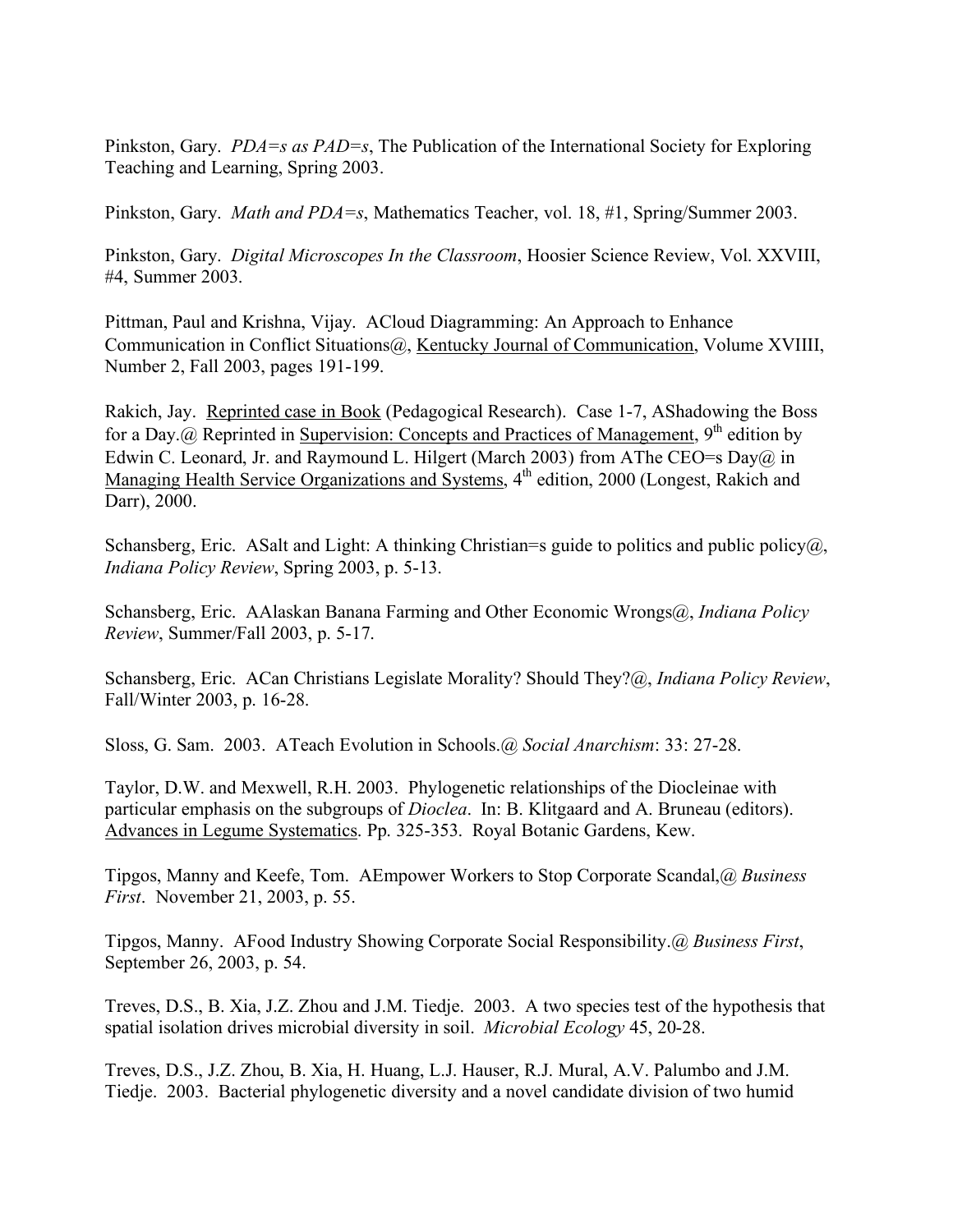region sandy surface soils. *Soil Biol. And Biochem*. 35: 915-924.

Weger, H., Jr. & Aakhus, M. (2003). Arguing in Internet Chat Rooms: Argumenative adaptations to chat room design and some consequences for public deliberation at a distance. *Argumentation and Advocacy*, 40, 23-38.

Wert, Joe. A Campaigns in Indiana at the Turn of the Twenty-First Century $(a)$ , in Journal of the Indiana Academy of Social Sciences, Vol. 6, 2002. (This journal was published in 2003.)

Wheat, Jerry. ALinking Academics with IVP,@ **NCIV Network News**, Volume XLIII, Number 9, September 24, 2003, pp. 7.

Wheat, Jerry, Swartz, Brenda, and Apperson, Jeff. The Mis-Match of Expectations and Tools in Transition Economies.@ **Journal of Business Ethics, Volume 47, No. 4**, November 2003, pp. 335-341.

Wheat, Jerry and Swartz, Brenda. Building a New University: Translating Western Academic Tradition Into Balkan Culture, **Journal of Business and Economic Research**, Volume 1, Number 7, July 2003, pp. 105-108.

White, Jay and Cheng, Louis. AMeasuring Pricing Inefficiencies Under Stressful Market Conditions,@ Journal of Business Finance and Accounting, Vol. 30 (3 & 4), April/May, 2003, pp. 383-411.

Wisman, Ray. The Internet Encyclopedia: Chapter on WEB SEARCH FUNDAMENTALS. Hossein Bidgoli, Editor. December 2003 by John Wiley & Sons, Inc. ISBN: 0-471-22201-1.

Zorn, Christa. **ADer Mensch als Weib@: A New Woman=s Manifesto?@** Ann Heilmann (ed), Feminist Forerunners and New Women Hybridities. London (UK): Pandora Press, 2003 (March).

# **BOOKS**

Cady, M.P., P.W. Atkins, C.A. Trapp, C. Giunta. Chemia Fizyczna, Wndawnictwo Naukowe PWN Sa, Warszawa, 2001.

Cady, M.P., P.W. Atkins, C.A. Trapp, C. Giunta. *Students Solution Manual to Accompany Atkins Physical Chemistry 7th ed.*, Oxford University Press and W.H. Freeman Publ. (2002).

Cady, M.P., P.W. Atkins, C.A. Trapp, C. Giunta. *Instructor=s Solutions Manual to Accompany Atkins Physical Chemistry 7th ed.*, Oxford University Press and W.H. Freeman Publ. (2002).

Carducci, B.J. (2003). The Shyness Breakthrough: A No-Stress Plan to Help Your Shy Child Warm Up, Open Up and Join the Fun. Emmaus, PA: Rodale. [Also published in Dutch]

Hess, Mickey. *Big Wheel at the Cracker Factory* (Creative Nonfiction). Pitchfork Battalion, 2003.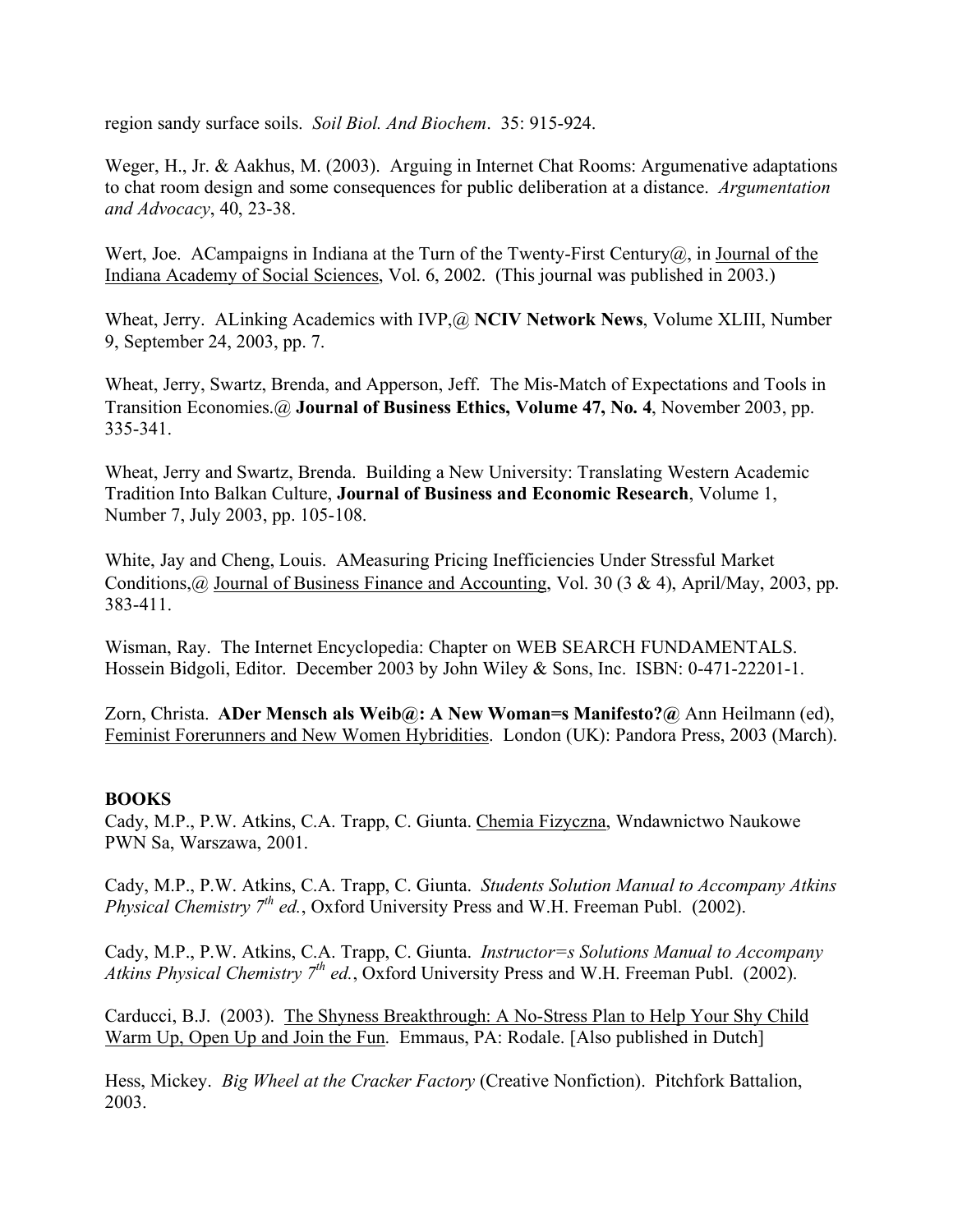Schansberg, Eric. 2003. *Turn Neither to the Right nor to the Left: A Thinking Christian=s Guide to Politics and Public Policy* (Alertness Books: Greenville, SC).

Thackeray, Frank. As series editor for Greenwood Press= 40-volume *Histories of the Modern Nations* series, oversaw the publication of the following: *The History of the Baltic Countries, The History of Chile, The History of Cuba*.

Wert, Joe. A Study of Bill Clinton=s Presidential Approval Ratings. Published in 2003 by the Edwin Mellen Press.

Zorn, Christa. **Vernon Lee, Aesthetics, History and the Victorian Female Intellectual in the Late Nineteenth Century**, published by Ohio University Press, May 2003.

### **MEDIA MATERIALS**

Baker, Claude D. 2002 & 2003 Mosquito Reports to counties published on the IUS Website 2003. Http://www.ius.edu/Biology/Mosquito/mosquitomain.stm.

Jamski, William D. Selected Problems. Www.nctm.org/middle/asolutions.asp, the NCTM Middle School Weekly Problem website, utilized previously published Mathematics Teaching in the Middle School Menu Problems: AFinding the Smallest Number of Cards@ (11/99), AReflected Numberals@ (12/00), AFiguring Yardage@ (5/03), AA Racing Question@ (5/03), AA >Sure= Two Points@ (1/03), and AThe 2030 Congress@ (1/03).

# **OTHER**

Baker, Claude D. 2003 Biomonitoring and Habitat Assessment for the White Creek Diagnostic Project. Final Report submitted to Donan Engineering.

# **PAPERS PRESENTED**

Abshire, Jean. AThe European Union and Ethnic Conflict Management: Lessons from South Tyrol, Italy@, at the Annual Meeting of the Indiana Academy of the Social Sciences, Fort Wayne, IN, October 17, 2003.

Allen, Anne. ATransforming Space into Place: Architecture, Dance and the Construction of Community in Samoa@, presented at the *Pacific Arts Conference*, Christchurch, N.Z., June 2003.

Altmann, James. Presentation at the Academy of Business Disciplines, 2003, Extenstive Analysis of EVA and MVA data contained in an older version of the Stern Stewart Data Base.

Anderson, Virginia. AMaking Assessment Work: A Consultation and Workshop.@ Conference on College Composition and Communication. New York. 19 March 2003. Ash, Bob and Pannirselvam, Gertrude. Inventory Reduction: Application of Single Firm Principles to the Supply Chain. Presented at the 34<sup>th</sup> Annual Meeting of the Decision Sciences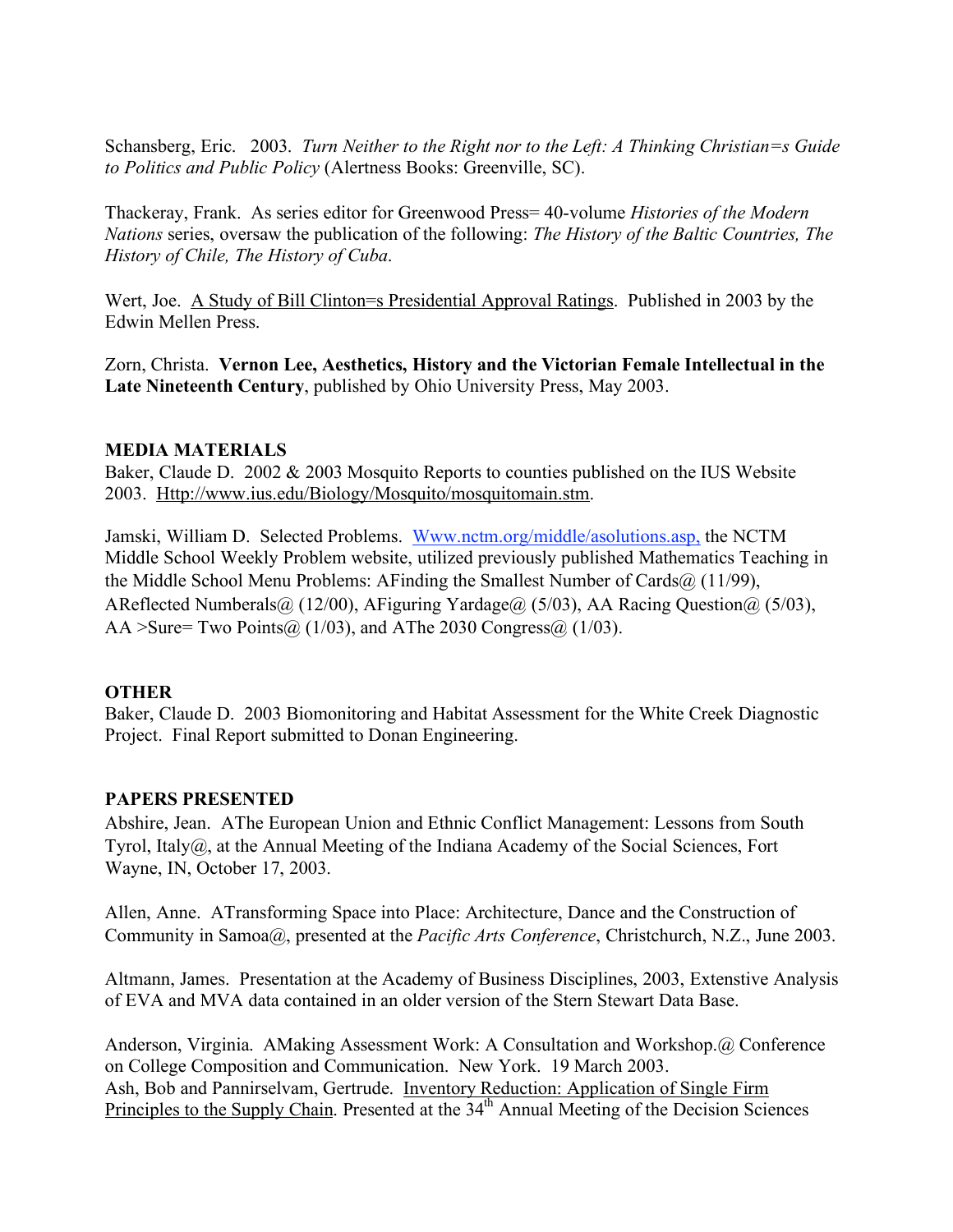Institute (DSI) in Washington, DC, on November 25, 2003.

Babione, C., & Brewer, N. (2003). *Program Alignment for a >Teacher as Researcher= Graduate Education Model*, Roundtable Discussions, Regional Midwest ATE Spring Conference, Terre Haute, IN.

Babione, C. (2003). *Assessing Teacher Attitudes and Beliefs on Diversity*. Paper presented at the Association of Teacher Educators Annual Meeting, Jacksonville, FL.

Babione, C., & Miles, L. (2003). *Issues and Challenges in Implementing an Assessment System*. Paper presented at the 2003 Assessment Institute, Indianapolis, IN.

Badia, Mindy. ADis/Figuring Discourse: Ruiz de Alarcon on the Contemporary Stage $\omega$ Presented at the Kentucky Foreign Language Conference at the University of Kentucky, April 2003.

Badia, Mindy. ACaribbean Music, Commodification and Colonisalism: Cesar Oliva Olivares=s La dama boba.@ Presented at the annual meeting of the Association for Hispanic Classical Theater, El Paso, TX, March 2003.

Bailey, Kevin Sue. November 6 & 7, 2003. ALiteracy Coaching, @ I-Read State Conference, Indiana Department of Education, Indianapolis.

Bailey, Kevin Sue. October 10, 2003, Indiana University Southeast Writing Project, State Presentation at Indiana Teachers of Writing Conference, Indianapolis.

Bailey, Kevin Sue. February 28, 2003, Indiana Writing Initiative (IWIN), Statewide Professional Development, Jasper, Indiana.

Bailey, Kevin Sue. November 22, 2003, AIndiana University Southeast Writing Project: Story of a First Year Site,@ National Writing Project National Conference/National Council of Teachers of English Conference, San Francisco, California.

Bailey, Kevin Sue. January 30-31, 2003, Writing Across the Curriculum, State Workshop, Southern Indiana Education Center (SIEC), Jasper.

Bates, Jared. Comments on N. Hansen=s AGareth Evans vs. Walker Evans: Photography and thought,@ Indiana Philosophical Association Meeting, Muncie, IN, November 2003.

Bjornson, Chris. AIs the Built-In-Gains Tax Really Such a BIG Deal?@ Presented at the Academy of Business Disciplines Conference, November 2003.

Bjornson, Chris, Barney, Doug & Taurman, Ken. AWhat does the Government Tax?: The Obvious, the Obscure, and the Obtuse@ Presented at the Academy of Business Disciplines Conference, November 2003.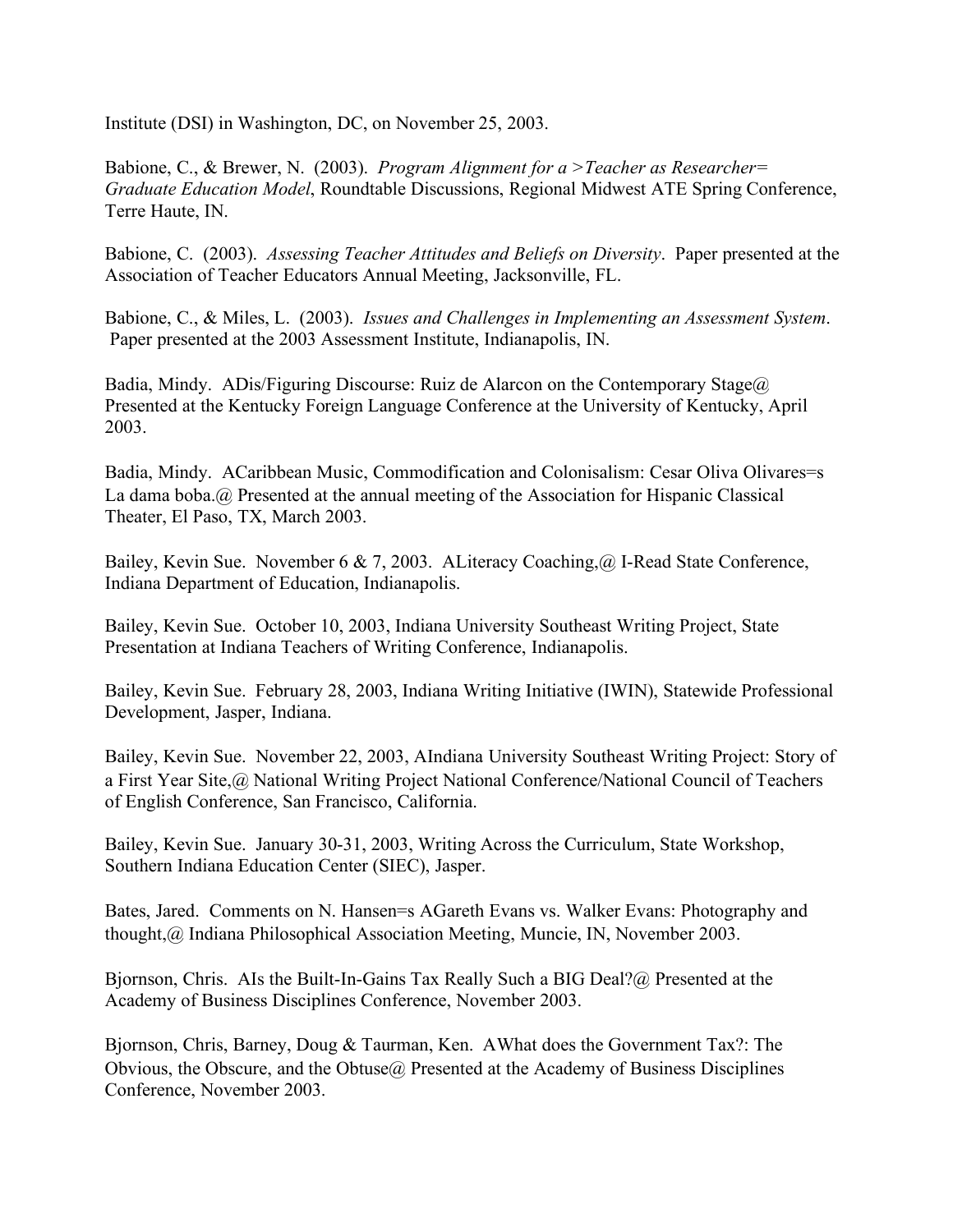Bjornson, Chris and Christiansen, Linda. AIs a Job Really Worth Dropping or Flunking a Class?@ Presented at the Academy of Business Disciplines Conference, November 2003.

Bochan, Bohdan. AThe World of Silence in Thomas Bernhard=s Plays.@ University of West Georgia: International Literature Conference on Silence and Laughter. Atlanta, October 23-26, 2003.

Bochan, Bohdan. AThe Disorder of Things in Thomas Bernhard=s Works.@ World Literature Conference at University of Louisville, Feb. 25, 2003.

Brewer, Neil. Presenter: Midwest Association of Teacher Educators 17<sup>th</sup> Annual Spring Conference: April 3 & 4, 2003. ABest Practice in Writing: Tools of Communication.@

Carducc, B.J. (2003, April). The intrapersonal, interpersonal and transpersonal nature of shyness: A personalistic perspective. Invited Colloquium sponsored by the Social/Personality Psychology Graduate Program at Michigan State University, East Lansing, MI.

Carducci, B.J., Fuchs, A., Marilyn G., Wagner, M.G. & Carmickle, M. (2003, August). How shy teens deal with shyness: strategic and gender differences. Poster session presented at the annual meeting of the American Psychological Association, Toronto.

Carducci, B.J. (2003, August). Looking for love: A cross-cultural perspective teaching module. Poster session presented at the annual meeting of the American Psychological Association, Toronto.

Carducci, B.J., McLeish, A.C., & Bryant, M.R. (2003, August). Cognitive characteristics of the shy alcoholic. Poster session presented at the annual meeting of the American Psychological Association, Toronto.

Carducci, B.J. (2003, November). <u>Don=t shy away from helping shy clients</u>. Continuing Education Workshop presented at the Fall Conference of Indiana Psychological Association Conference, Indianapolis, IN.

Carducci, B.J. (2003, April). Everything you ever wanted to know about shyness but were too shy to ask. Invited presentation to the Psi Chi Chapter of Michigan State University, East Lansing, MI.

Carlton, Rebecca. ASpeech Feedback: Looking In at Best Practices and Looking Out at New Opportunities@ at the National Communication Association Convention in Miami, Florida, in November 2003.

Carlton, Rebecca. AAcme Speech@ at AGreat Ideas for Teaching Speech (G.I.F.T.S.)@ at the National Communication Convention in Miami, Florida, in November 2003. Christiansen, Linda and Wigley, Katy. *Using Faculty Learning Communities and the Campus Teaching Learning Center to Ignite Service-Learning on Your Campus*, 23rd Annual Lilly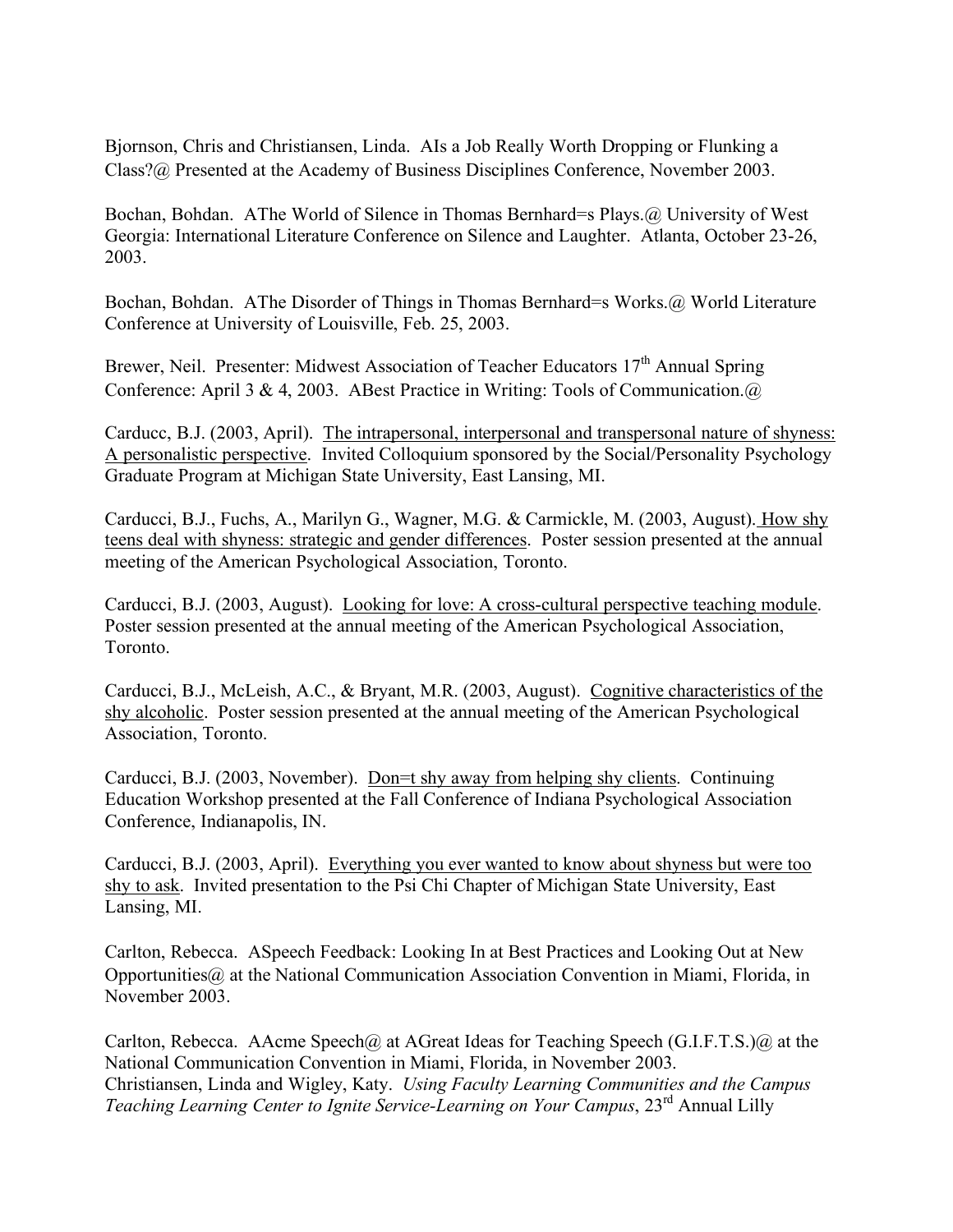Conference on College Teaching, Miami University, November 2003.

Christiansen, Linda and Graham, R. *The State of Assisted Living Facility Law: A Survey of Federal and State Statutes*, The 2003 Academy of Legal Studies in Business Annual Meeting, Nashville, 2003.

Christiansen, Linda and Carlton, Rebecca. *Initiating an FLC on Your Campus, The International Conference on Faculty Learning Communities*, Pomona, California, June 2003.

Christiansen, Linda. *Developing and Teaching a Course in Fraud Law and Issues in Business*, The 2003 Academy of Legal Studies in Business Annual Meeting, Nashville, 2003.

Christiansen, Linda. *Utilizing the Wall Street Journal in Business Law Courses*, Teaching Symposium, The Academy of Legal Studies in Business Annual Meeting, Nashville, 2003.

Christiansen, Linda. *Applications of the Wall Street Journal in the Classroom*, The Academy of Business Disciplines Fifth Annual Conference, Fort Myers Beach, November 2003.

Christiansen, Linda. *The Wall Street Journal in the Classroom*; Plenary Session; organized, moderated and presented during session, The Academy of Business Disciplines Fifth Annual Conference, Fort Myers Beach, November 2003.

Christiansen, Linda. *Fraud Issues in Business*; organized, moderated, and presented during session, The Academy of Business Disciplines Annual Conference, Fort Myers Beach, November 2003.

Christiansen, Linda and Whitesell, Marilyn. *Integrating Graphic Design into Other Service-Learning Projects*, Indiana Campus Compact Student Service Learning Conference, Ball State University, April, 2003.

Christiansen, Linda, Wigley, Katy, Carlton, Rebecca, Wyandotte, Annette, Zimmerman, Michele and Gugin, Linda. *For the Love of the Game: Initiating Our FLCs*, *The International Conference on Faculty Learning Communities*, Pomona, California, June 2003.

Christiansen, Linda and Wigley, Katy. *Using Service Learning to Enhance Teaching and Learning*, BellTECH Conference 2003, Bellarmine University, June 2003.

Christiansen, Linda and Whitesell, Marilyn. *Service Learning - An Amazing Teaching and Learning Tool*, BellTECH Conference 2003, Bellarmine University, June 2003.

Christiansen, Linda. *The Supreme Court ADisses@ Age Discrimination in Adams v. Florida Power Corp: No Resolution for Circuit Split on Disparate Impact Theory*, The 2003 Academy of Legal Studies in Business Annual Meeting, Nashville, 2003. Christiansen, Linda and Bjornson, Chris. *Why Would You Want to Flunk or Drop a Class?* BellTECH Conference 2003, Bellarmine University, June 2003.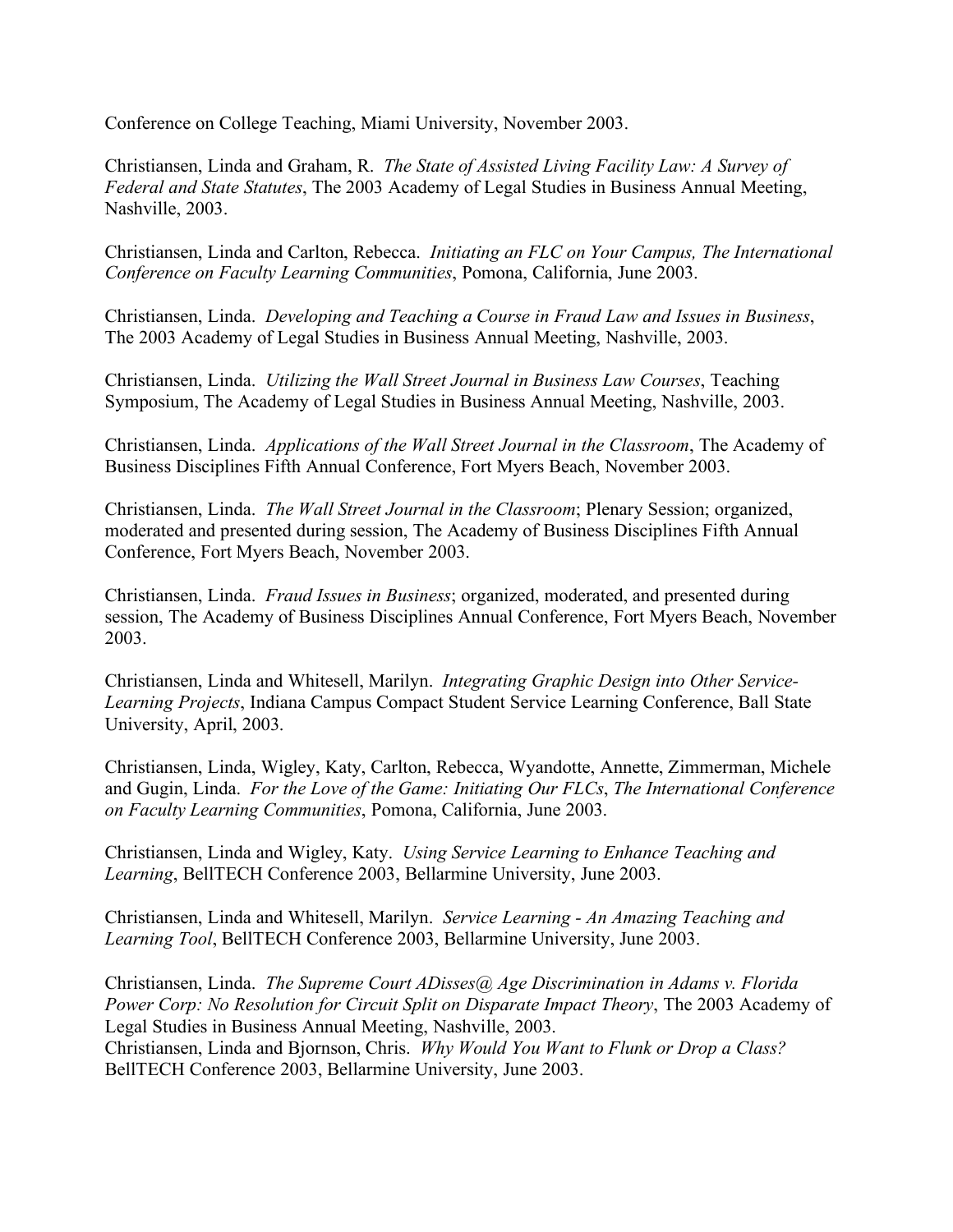Crothers, Glenn. Chair and Commentator, ADocumenting Civil Rights: Oral History, Community and Power,@ Oral History Association Annual Meeting, Bethesda, Maryland, October 11, 2003.

Crothers, Glenn. Commentator, ALand, Economy, and Society in the Western Country,@ The Filson Historical Society=s Spring 2003 Academic Conference, Louisville, Kentucky, May 16, 2003.

Crothers, Glenn. (With Tracy E. K=Meyer) A>I Was Black When it Suited Me; I Was White When it Suited Me=: Race Color and Identity in the Life Story Narrative of Marguerite Davis Stewart, @ Association for the Study of African American Life and History Annual Meeting, Milwaukee, Wisconsin, September 27, 2003.

Dey, Sukhen and Weishaar, Larry. QMS: Measurement in settings managing persons with Developmental Disabilities. American Association of Mental Retardation. Fall conference. New Orleans, August 5-9, 2003.

Dey, Sukhen, Tecca, Martha, and Smith, Neil. AUsing the NHPCO National Data Set to Drive Agency Performance Improvement.  $\omega$  2003 National Hospice and Palliative Care 16<sup>th</sup> Management Leadership Conference - September 9, 2003, Phoenix, AZ.

Dey, Sukhen and Weishaar, Larry. AQMS: A Decision Support Approach to measure quality in settings managing persons with Mental and Developmental Disabilities.@ National Institute for People with Disabilities. International Conference. New York. May 5-9, 2003.

Dey, Sukhen and Sangvi, Bharat. AContinuous quality measurement for IT helps desk services and application users.@ International Conference: Quality Assurance Institute - April 7-11, 2003 - Orlando, FL.

Earley, Samantha. A*The Salt Eater=s* Web of Connections: Situating Male and Female Leadership in the Civil Rights Movement,@ Twentieth Century Literature Conference. March 2003.

Edmonds, KE and Masden, T. AEffects of Food Availability on Compensatory Testicular Hypertrophy (CTH) in the Marsh Rice Rat (*Oryzomys palustris*).@ Poster presented at the Indiana Academy of Science Annual Meeting at Anderson University, Anderson, IN (10/17/03).

Faulk, Dagney. AThe Process and Practice Downtowns Revitalization,@ presented at the Southern Regional Science Association, April 11, 2003, Louisville, KY.

Fields, T.H. & Hines, P.L. AInfusing the ASCA national model into counselor education.@ Nort Central Association for Counselor Education and Supervision.

Fields, T.H. & Hines, P.L. AUsing rubrics to improve performance in school counselor education.@ North Central Association for Counselor Education and Supervision, Cincinnati,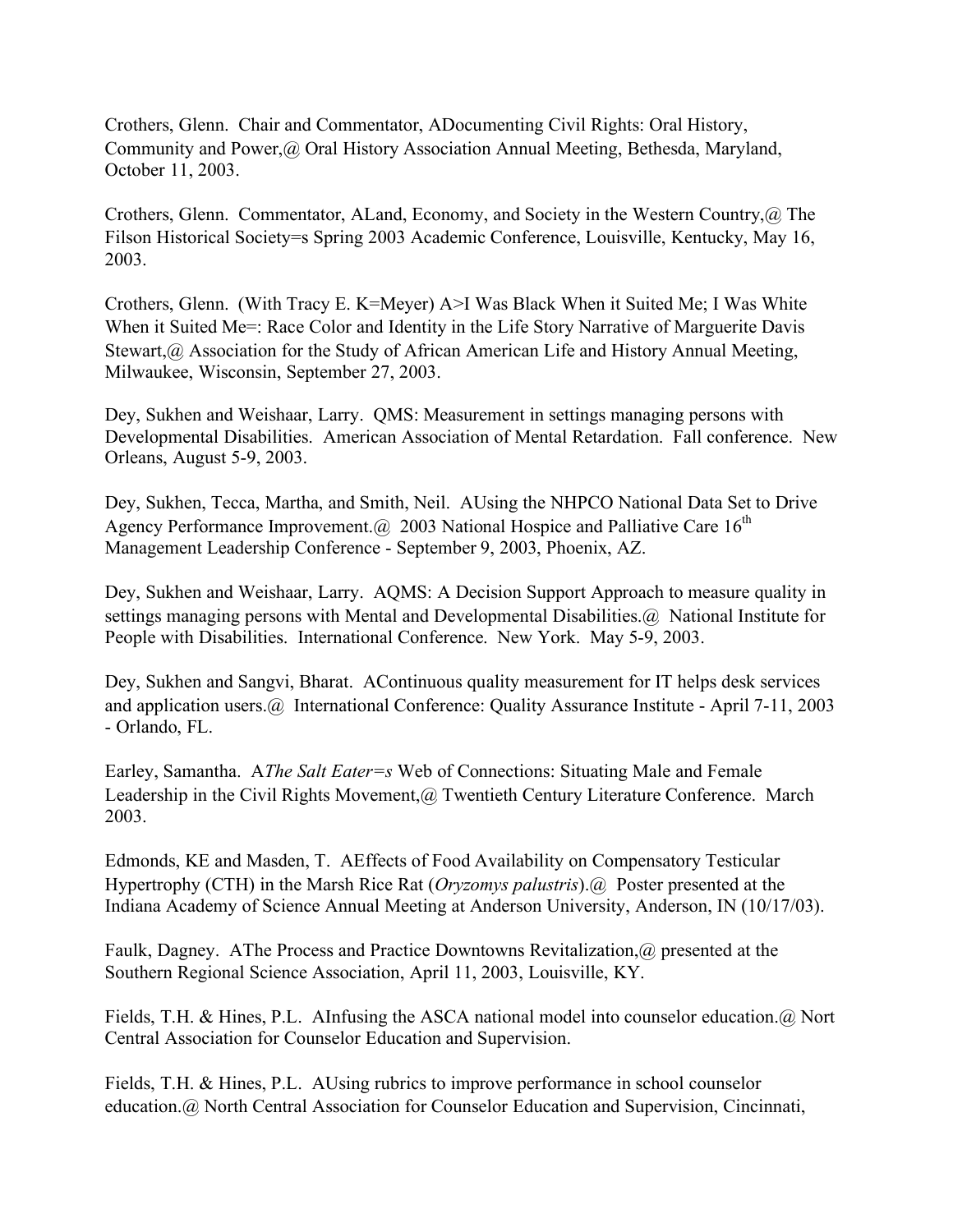OH, October 2003.

Fields, T.H. & Hines, P.L. AIntegrating the ASCA national model into school counselor training programs.@ American School Counselor Association national Conference, St. Louis, June 2003.

Fields, T.H. & Miller, L. AThe school counselor as advocate in reducing ninth grade retention.  $\omega$ American School Counselor Association National Conference, St. Louis, June 2003.

Findling, John. APerspectives on Teaching Sport History in North America, @ biennial meeting, International Society for the History of Physical Education and Sport, Urbino, Italy, July 2003.

Findling, John. ANembhard Culin and the New York World=s Fair of 1939-1940,@ annual meeting, Popular Culture Association, New Orleans, April 2003.

Finkbine, Ronald. *Increasing Software Safety: Moving test Support to the Runtime Image*, presented at the Annual Computer Security Applications Conference, www.acsac.org, Las Vegas, Nevada, December, 2003.

Finkel, D., Reynolds, C.A., & Pedersen, N.L. (2003, November). The role of processing speed in latent growth curve models of cognitive aging. Annual Meeting of the Gerontological Society of America, San Diego, CA.

Finkel, D., Reynolds, C.A. & Pedersen, N.L. (2003, June). Genetic mediation of the relationship between processing speed and cognitive decline. Annual Meeting of the Behavior Genetics Association, Chicago, IL.

Forinash, K. & Wisman, R. ABuilding real laboratories on the Internet $(a)$ , peer reviewed talk at the Sixth International Conference on Computer Based Learning in Science, July 5-10, 2003, Nicosia, Cyprus.

Free, Kathleen. **St. Catharine College/Division of Nursing and School of Allied Health**, Springfield, KY, Title of Presentation: Beyond Knowledge: Test Questions with A Critical Thinking Focus.

Free, Kathleen. **Mosby Faculty Development Institute**, January 5-7, 2003, Miami Florida, Title of Presentations: Fun and Games: How You Can Create Games to Help Your Students Think and The Eternal Question: Using Inquiry to Assess Critical Thinking.

French, G.R. and Coppage, R.E. *Developing and Implementing Curriculum to meet the Needs of Financial Professionals* paper presented at *The Academy of Business Disciplines Conference* in Ft. Myers Beach, Florida, in November, 2003.

Galvin, Peter. Paper delivered at Association of American Geographers Annual Meeting, March 2003, New Orleans, Louisiana.

Gugin, Linda. Speech comparing Justices Sherman Minton and Louis Brandeis to the Brandeis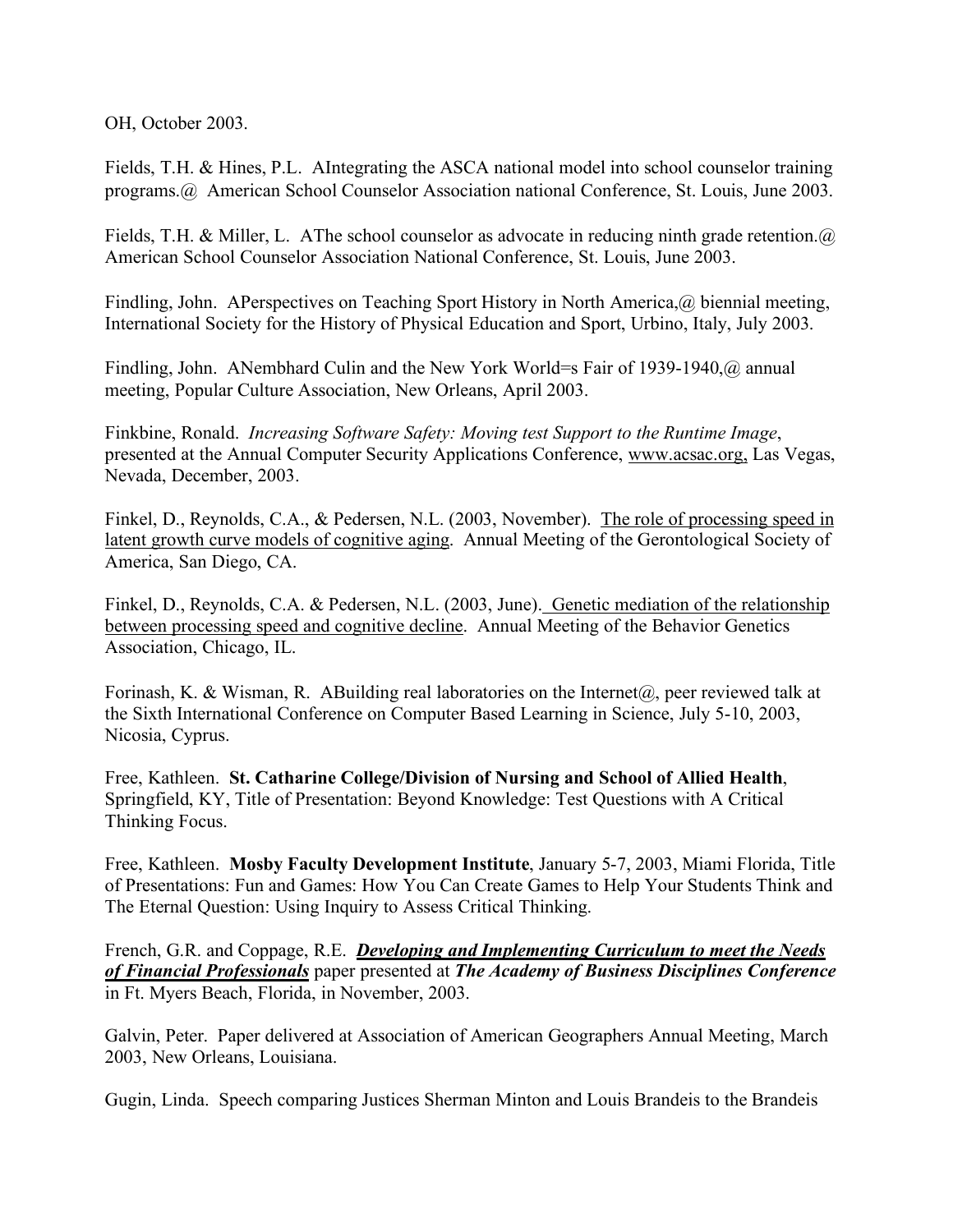Inns of Court and the Minton Inns of Court Joint Meeting, Feb. 25, 2003.

Gugin, Linda. Speech about Fred Vinson to the Big Sandy Historical Society Annual Meeting, Nov. 8, 2003, Louisa, KY.

Hare, Sara. AActive Learning: Survey Research Group Project, @ Annual Meeting of the North Central Sociological Association meetings in Cincinnati, Ohio, March 28, 2003.

Hare, Sara. AUsing Attribution Theory to Understand Domestic Violence Victims= Opinions of Filing Charges, A Annual Meetings of the American Society of Criminology, Denver, CO, November 19, 2003.

Henry, G. & Davis, C.M. Using Behavior Management Programs to Promote Increased Levels of Physical Activity. *Mid-America Undergraduate Psychology Research Conference*, Thomas More College, Crestview Hills, KY.

Henry, G. & Dahlgren, D.J. Enhancing the Writing of Undergraduate Psychology Students. *Midwestern Psychological Association*, Chicago, IL.

Henry, G. & Fordyce, C.L. A Behavioral Approach to Reducing Academic Procrastination. *Mid-America Undergraduate Psychology Research Conference*, Thomas More College, Crestview Hills, KY.

Henry, G. & Burnside, M. A Behavioral Approach to Weight Loss and Health Improvement. *Mid-America Undergraduate Psychology Research Conference*, Thomas More College, Crestview Hills, KY.

Herdoiza-Esteves, Magdalena. APreparing Future Teachers to Meet the Educational Needs of Diverse Students Through Immersion and Research@. Presented with Gloria Murray and Andrea Gutierrez (student) at the 2003 Association of Teacher Educators (ATE-I) - Indiana Unit, Indiana Association of Colleges for Teacher Education (IACTE). (October 2003).

Herdoiza-Estevez, Magdalena. **ACurriculum and identities: The Mayan contribution to the education reform in Guatmala@**, Hawaii International Conference on Education, January 2003.

Herdoiza-Estevez, Magdalena. **AInternational Study in Higher Education.@** Gues of the NPR Program State of Affairs. (November 2003).

Herdoiza-Estevez, Magdalena. **AInternational and diversity education: preparing future teachers to meet the educational needs of diverse students, through immersion and research@**, Hawaii International Conference on Education, January 2003.

Hess, Mickey. AUlysses as Metafiction: Joyce Achieves Wholeness through Release of Stephen in >Ithaca= $\omega$  20<sup>th</sup> Century Literature Conference, University of Louisville. 26 Feb 2003.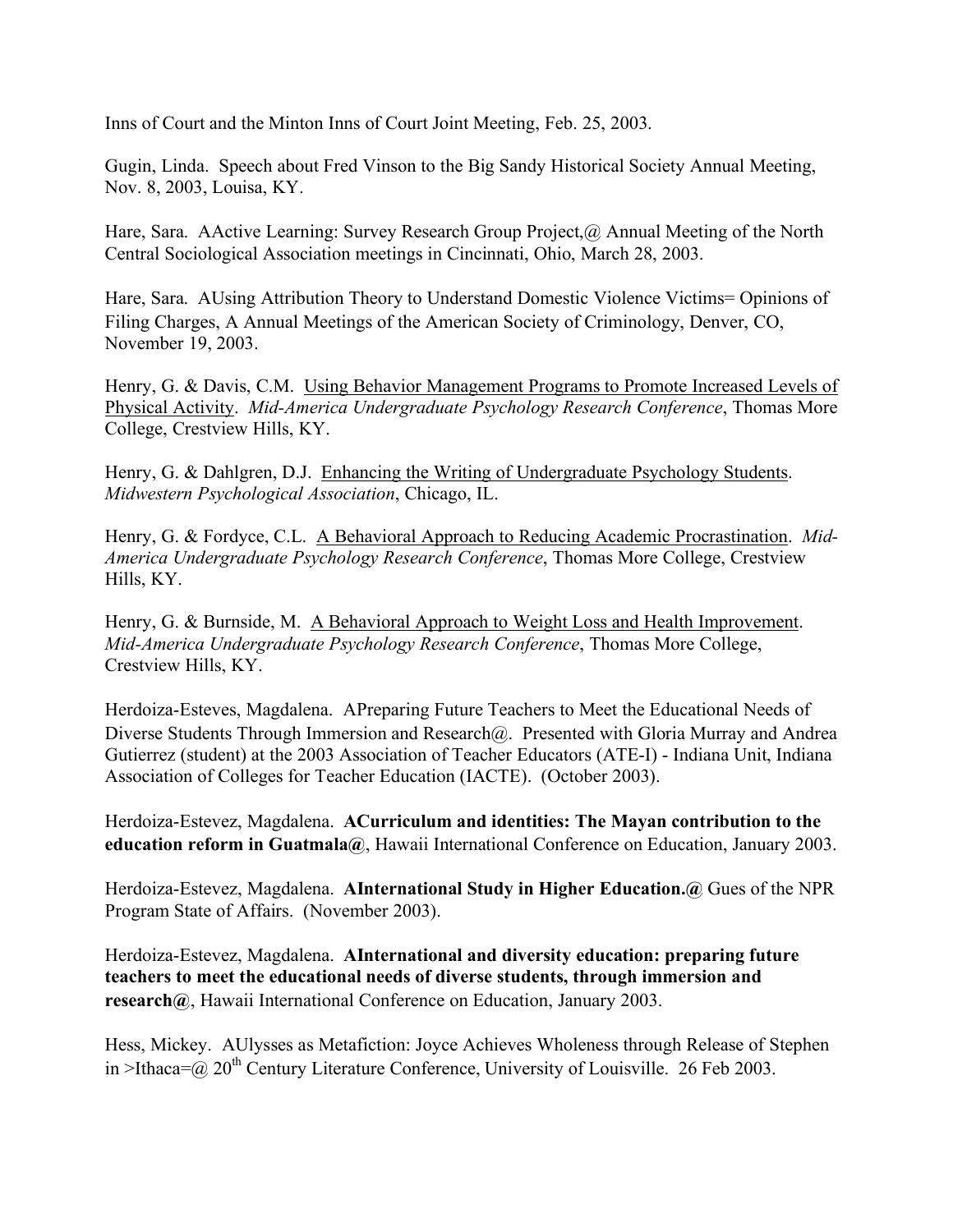Hollenbeck, James. ATechnology and Diversity in the Classroom@ Iowa Science Teachers Section of the Iowa Academy of Science. Des Moines, Iowa. October 2003.

Hollenbeck, James. AProblem Based Learning Applications in the Developing Nations of East Europe and South Africa@ Iowa Science Teachers Section of the Iowa Academy of Science. Des Moines, Iowa. October 2003.

Hollenbeck, James. AAn Analysis of the 1918-1919 Influenza Pandemic and its Plausible Origins@. Coe College, Cedar Rapids, Iowa. October 2003.

Hollenbeck, James. AUsing a Constructivist Strategy to Teach Science, Technology and Society with the Humanities (a). Third International Conference on Science, Mathematics and Technology Education. Sponsored by Curtin University of Technology, Perth, Austratlia and Rhodes University, East London, South Africa. January 2003.

Hunt, RE. Invited Seminar: University of Wurzburg, Wurzburg, Germany, Vibrational Communication in Leafhoppers and Treehoppers, January 2003.

Hunt, RE and Vernon, S. Phenotypic plasticity in mate recognition signals: chorus perticipation Affects call characteristics in male *Macropsis fumipennis* leafhoppers. Annual Meeting of the Entomological Society of America. Cincinnati, Ohio. October 2003.

Hunt, RE, Hill, AB, and Willson, ML. Experimental Analysis of the function of vibrational signals in mating Behavior of the potato leafhopper, *Empoasca fabae*. Annual Meeting of the Entomological Society of America. Cincinnati, Ohio. October 2003.

Hunt, RE. Mating Behavior of the glassy-winged sharpshooter, *Homalodisca coagulata*. Annual Meeting of the Entomological Society of America. Cincinnati, Ohio. October 2003.

Hutn, RE, Cocroft, RB, and Rodrequez, RL. Invited Symposium: Variation in mating signals of *Enchenopa* treehoppers, with implications for gene flow among host-shifted populations. Annual Meeting of the Entomological Society of America. Cincinnati, Ohio. October 2003.

Jamski, William D. AMathema(g)ical Squares, @ Indiana Council of Teachers of Mathematics Annual Meeting, Indianapolis, October 13, 2003.

Krishna, V. AEntertainment-Education as a Mass Communication Strategy to Promote Pro-Social Behaviors.@ Silence and Laughter Conference, University of West Georgia, Department of Continuing Education, Carrollton, GA, October 24-26, 2003.

Lang, W. Christopher. *Refinement equations for generalized translations*, Analysis Seminar, Department of Mathematics, University of Louisville, April 22, 2003.

Lang, W.Christopher. *Refinement equations for generalized translations and hypergroups*, Banach Algebras and their Applications 2003, Edmonton, Alberta, July 31, 2003.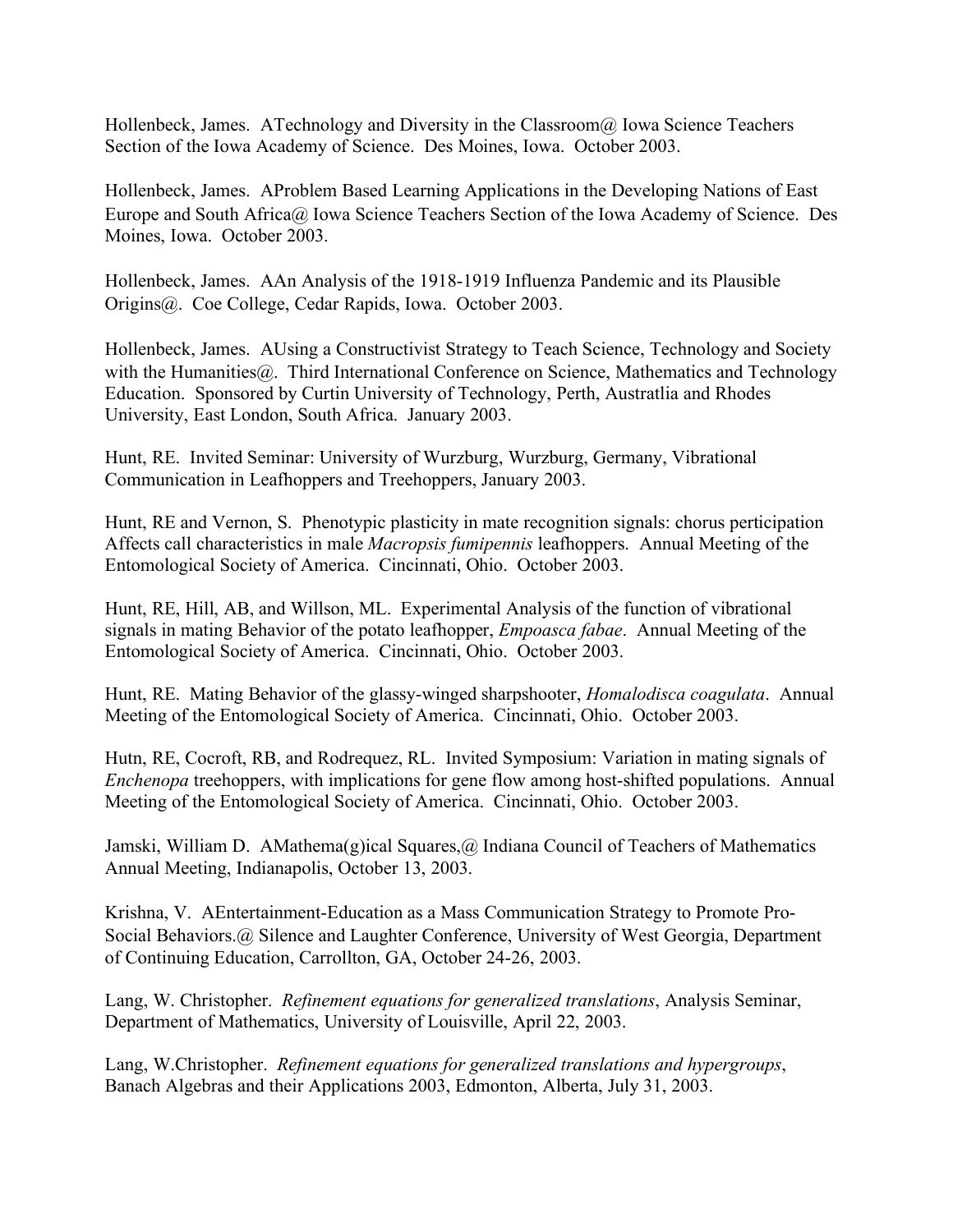McKay, M. March 2003. *Caring for the Caregiver* - University Hospital Sexual Assault Nurse Examiner Workshop.

McKay, M. April 2003. So. Indiana Sexual Assault Nurse Examiner/Sexual Assault Response Team Seminar - Presented: *Drug Facilitated Sexual Assault*.

McKay, M. September 2003. SANE/SART Mock Trial, Justice Department - Harrison County, IN.

Meredith, Vicki and French, Sandra. AThe Impact of Public Policies on Women=s Progress in the Accounting Profession: A Cross-Cultural Comparison.@ Presented at the 2003 conference of The Accounting and Finance Association of Australia and New Zealand held July 6-8 in Brisbane, Australia.

Morganett, Lee. AIncreasing Students= Motivation to Learn Social Studies in the 21<sup>st</sup> Century, @ presented at the Indiana Council for the Social Studies Annual Conference on march 7, 2003, held in Indianapolis, Indiana.

Morganett, Lee. AKeizai Koho Fellowships to Japan, @ presented at the Indiana Council for the Social Studies Annual Conference on March 7, 2003, in Indianapolis, Indiana.

Morganett, Lee. AMotivating Students to Learn in the Social Studies Classroom,@ presented at the National Council for the Social Studies Great Lakes Regional Conference on April 11, 2003, in Cincinnati, Ohio.

Morganett, Lee. AWhat Should Be the Role of Anthropology, Psychology and Sociology?@ presented at the National Council for the Social Studies Annual Conference on November 14, 2003, in Chicago, Illinois.

Morganett, Lee. AIt=s Called the Social Studies, @ presented at the National Council for the Social Studies Annual Conference on November 14, 2003, in Chicago, Illinois.

Morganett, Lee. AKeys to Good Classroom Management in the Social Studies Classroom, @ presented at the National Council for the Social Studies Great Lakees Regional Conference on April 12, 2003, in Cincinnati, Ohio.

Morganett, Lee. AHelping Preservice and Inservice Teachers Remember What It is Like To Be An Adolescent,@ presented at the National Middle School Conference on February 7, 2003, in Charlotte, North Carolina.

Nunnelley, J.C. & Smith, B. (2003). Powerful, Practical, Practices for Primary: Affirming and Implementing the Best of the Brain Research within the Curriculum for Primary. Association for Childhood Education International Conference. Phoenix, AR.

Nunnelley, J.C. (2003). Becoming A Leader. Kentucky Association for Early Childhood Education Annual Conference. Owensboro, KY.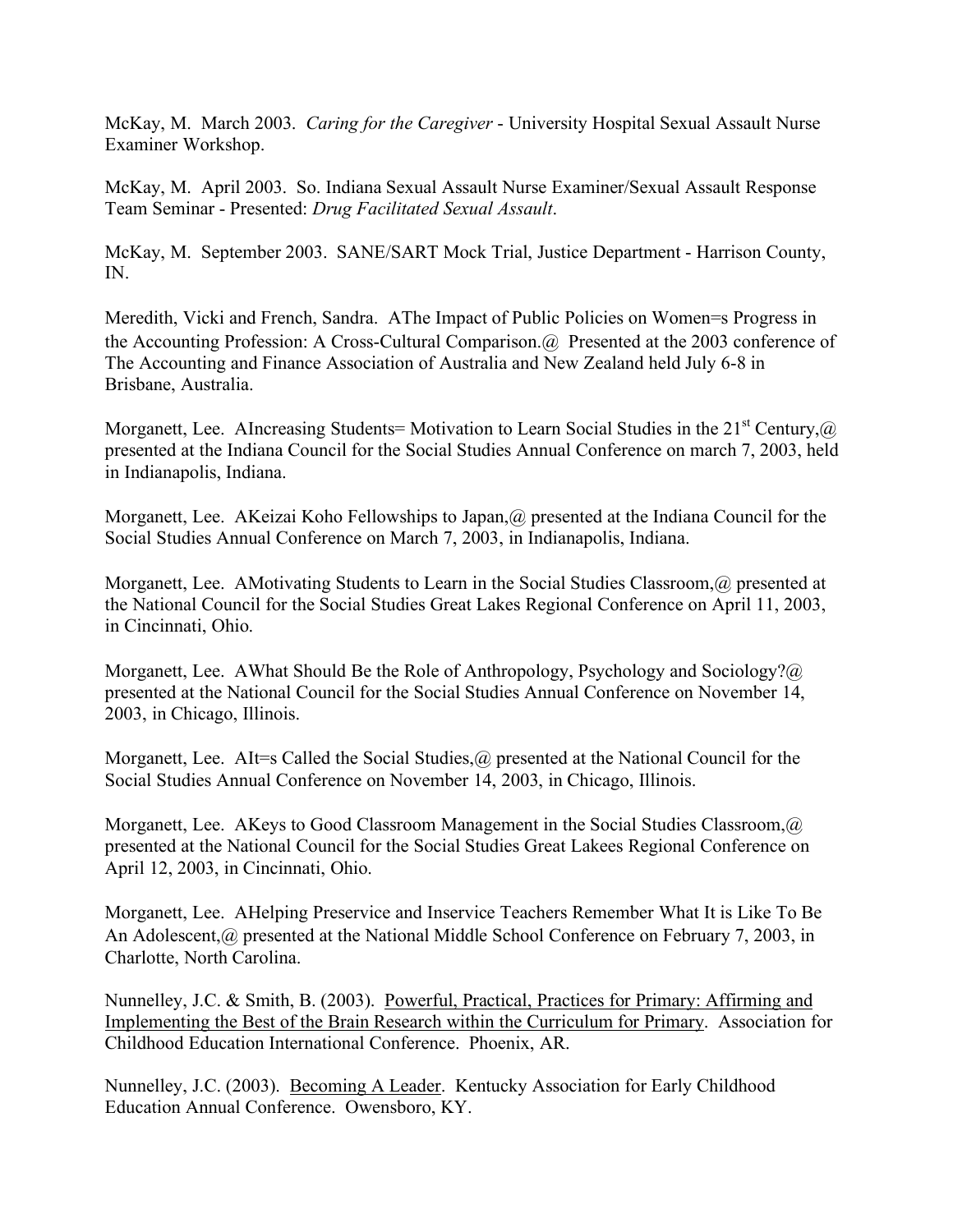Pinkston, Gary. *PDA=s As PAD=s (Point of Assessment Devices)*, Tutorial workshop Association for the Advancement of Computing in Education (AACE) Society for Information Technology (SITE) convention, Albuquerque, New Mexico, March 24-30, 2003.

Rajah, TT, Tong, GM, and Pento, JT. EGF effects on breast cancer cell migration and invasion. Poster presented at *Keystone Symposia - Cancer Cell Migration and Invasion, 2003.*

Reid, J. Obstetrical Complications for the Perinatal Nurse, nursing staff development, Kentucky Correctional Institute for Women.

Reid, J. Preterm Labor Prevention, nursing staff development, Kentucky Correctional Institute for Women.

Reid, J. Nutrition for Persons with Post-Polio Syndrome, Post-Polio Survivors Support Group of Kentuckiana, Southern Indiana Rehabilitation Center.

Reid, J. Perinatal Impact of Tobacco, Alcohol and Drugs, nursing staff development, Kentucky Correctional Institute for Women.

Ridout, Susan R. AUsing Technology for Around the Clock Writing Conferences.@ Indiana State Reading Conference, Indianapolis, Indiana, March 2003.

Ryan, Walter F. Using Digital Cameras in Teaching Mathematics, January 2003 at NCTM Central Regional Conference in Indianapolis, IN.

Ryan, Walter F. Beginning Mathematics Lessons with Motivating Moments, October 2003 at the Indiana Council of Teachers of Mathematics Conference in Indianapolis, IN.

Shea, C. & Jackson, K. Proof in the Pudding: Candidates= Readiness to Document Evidence of Effect. Presentation at 56<sup>th</sup> Annual ATE01/IATE Teacher Education Conference, October 20, 2003, Nashville, IN.

Shen, Yu. October 10-12, MCAA (Midwest Conference on Asian Studies), Illinois State University, Normal, IL. Topic: AMilton Miles=s Trip to Southeast China, May-July 1992.@

Shen, Yu. October 17. IASS, Fort Wayne, IN. Topic: AMaking of China=s Policy on International Adoption.@

Smead, Rosemarie. **Enhancing Your Group with Children and Adolescents Through the Use of Props**. Half-day workshop presented at the Indiana Counseling Association Annual Conference, Indianapolis, February 13 & 14, 2003.

Thackeray, Frank. AFarce or Tragedy: The Constitution of the Polish Congress Kingdom.@ Presented at the 35<sup>th</sup> National Convention of the American Association for the Advancement of Slavic Studies, November 20-23, 2003, Toronto, Canada.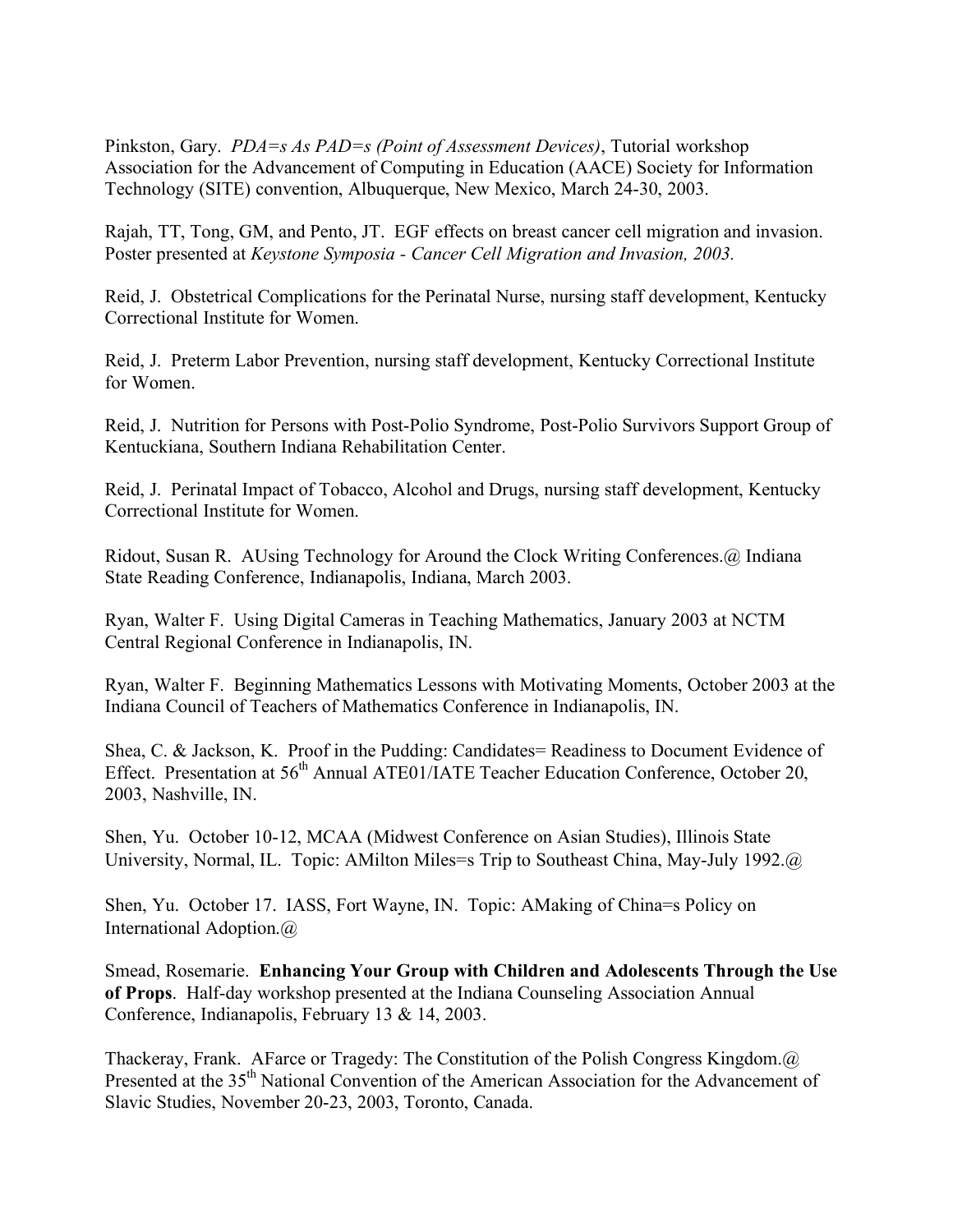Tipgos, Manny. AThe Hanging Triangle Table of Empowered Relationships: A Model to Stop Management Fraud.@ Southeast Regional Meeting, AAA. Charleston, NC, March 26-28, 2003.

Tipgos, Manny. ACorporate Social Responsibilty and Our Overweight Xrisis,  $\omega$ ,  $7<sup>th</sup>$  Annual Meeting of the Minds Conference, Eastern Kentucky University, Richmond, KY, September 5-6, 2003.

Treves, D.S., M. Skasko, and J. Doeltz. 2003. Rapid differentiation of *Shewanella oneidensis* in a static culture environment. Poster at the 103rd American Society for Microbiology General Meeting. Washington, DC.

Weger, H., Jr. (2003, August). Reconstructing relationship meaning in arguments between intimates. Paper presented at the 13<sup>th</sup> SCA/AFA Conference on Argumentation, Alta, UT.

Weger, H. Jr. (2003, November). Self-verification in marriage and similarity in perceived communication and social cognitive skill. Paper presented at the annual meeting of the National Communication Association, Miami, FL.

Wille, D. (May, 2003). Introductory Psychology and the First Year Seminar. Paper presented at the College Teachers of Undergraduate Psychology poster session, Midwest Psychological Association Annual Meeting, Chicago, IL.

Wille, D. (April, 2003). A Longitudinal Study of Parental Roles and Parenting Stress. Paper presented at the biennial meeting of the Society for Research in Child Development, Tampa, Florida.

### **PERFORMANCES & CREATIVE WORKS**

Brengle, Linda. Directed All in the Timing by David Ives (March 6, 7, 8, 14, 15, 16).

Clem, Debra. New Members Exhibition. PYRO Gallery, Louisville, Kentucky.

Clem, Debra. 8-Hour Drawings, VI, (invitational), Bowman and Penelec Galleries, Allegheny College, Meadville, Pennsylvania.

Clem, Debra. National Affiliates Exhibition. (Gallery members). SOHO20 Gallery, New York, New York.

Clem, Debra. Food, Glorious Food, (invitational), Louisville Visual Arts Association, Louisville, Kentucky.

Clem, Debra. Small Works Exhibition. (Gallery members), PYRO Gallery, Louisville, Kentucky.

Goldstein, Joanna. Kentucky Center Chamber Players concerts: Jan. 19, Feb. 16, March 30.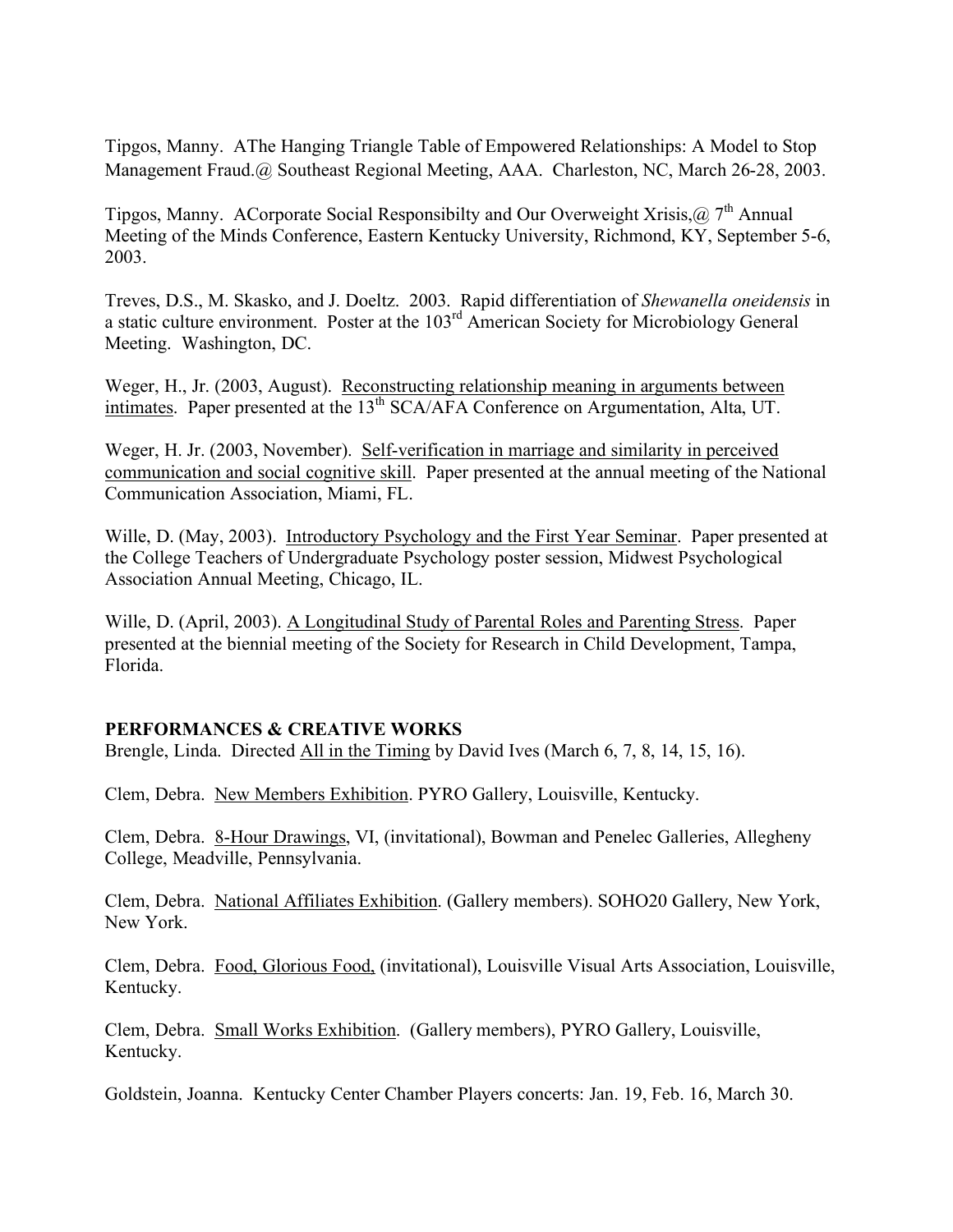Goldstein, Joanna. Commonwealth Brass Band concerts: April 23, June 21, Oct. 12, Nov. 23.

Guenther, John R. **Contemporary Ceramic Invitational: Mid-United States Group Exhibition 2003**, Heuser Art Center Gallery, Bradley University, Peoria, IL, September-October, 2003.

Guenther, John R. **Empty Bowls 2003 - An Invitational Exhibit**, Bellarmine University, Louisville, KY, October 2003.

Guenther, John R. **John R. Guenther - One-man Exhibit**, Roland Dille Center for the Arts Gallery, Minnesota State University Moorhead, Moorhead, MN, February 2003.

Hess, Mickey. AJim Carroll Answers Your Juiceman Questions.@ *The 2nd Hand*. Aug. 2003.

Hess, Mickey. AThe Erotic Shorthair.@ *The Edward Society*. Dec. 2003.

Hess, Mickey. AJames Joyce Truck Sales, Seymour Indiana.@ *The 2nd Hand*. June 2003.

Hess, Mickey. AThe Latest in Fake Meat Products.@ *The McSweeney=s Anthology of Humor*. Knopf, 2003.

Hess, Mickey. AWeekend of Long Trousers.@ *The 2nd Hand*. Aug. 2003.

Jones, Brian. International Print Invitational, International Gallery of Contemporary Art, Anchorage, AL (Spring 2003).

Jones, Brian. 8-Hour Drawings, VI, (Invitational) Megahan Gallery, Allegheny College, Meadville, PA (Aug-Sept 2003).

Jones, Brian. Impressions of Panicale, Galerie Hertz, Louisville, KY (Nov. 2003-Jan 2004).

Jones, Brian. Catfish Press Exchange Portfolio Exhibition, Lauren Rogers Museum of Art, Lurel, MS (Dec 2003).

Jones, Brian. Print Exchanges. Max L. Gatov Gallery, California State University, Long Beach, CA (through Feb. 2004).

Jones, Brian. September 11 Memorial Portfolio, Christus Shumpert Hospital, Shreveport, LA (Mar 2-Apr 24, 2003).

Jones, Brian. September 11 Memorial Portfolio, Thomasville Medical Center, Thomasville, NC (May 5-June 4, 2003).

Jones, Brian. September 11 Memorial Portfolio, Kennesaw State University, Kennesaw, GA (Jul 15-Aug 5, 2003).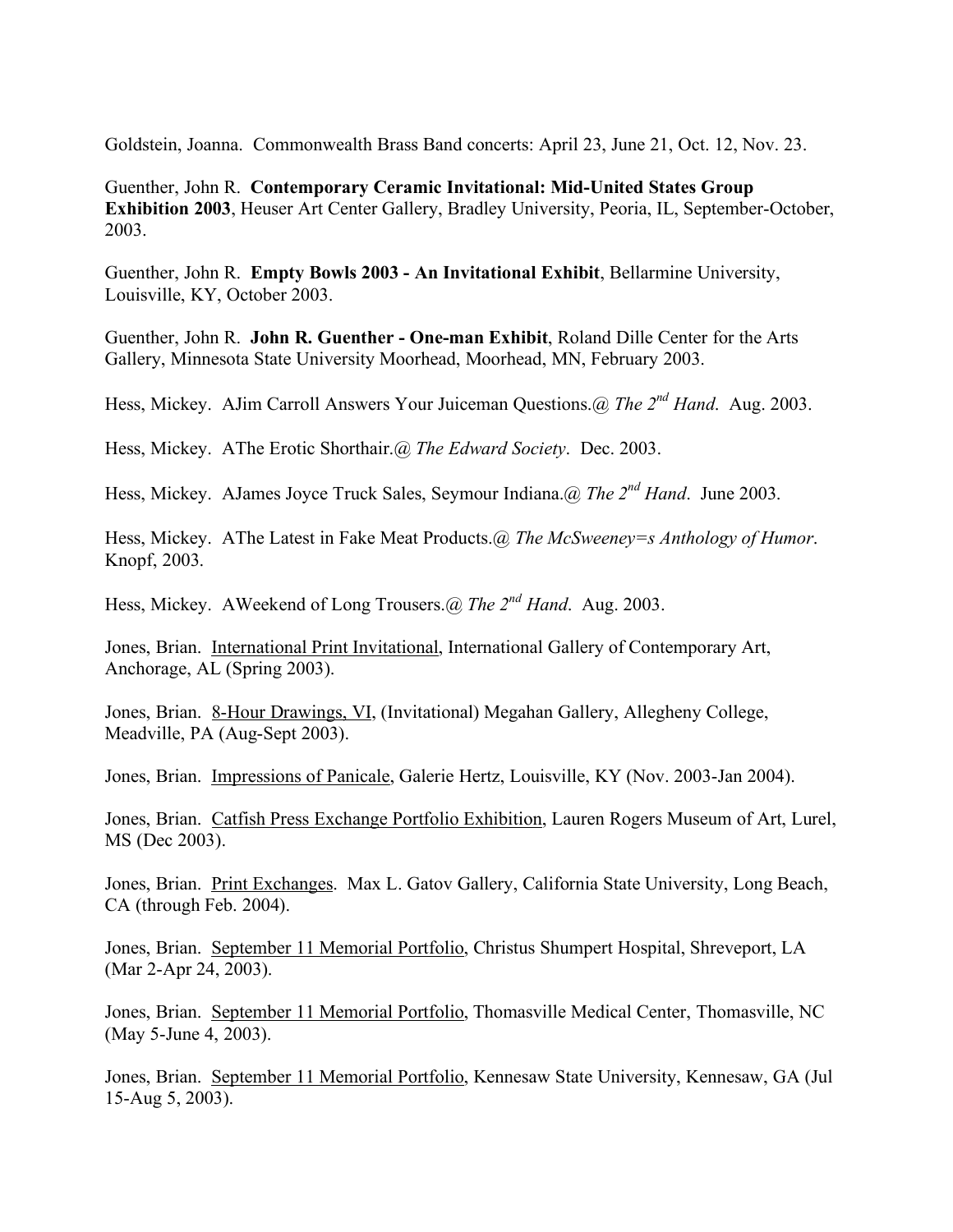Jones, Brian. September 11 Memorial Portfolio, Print Arts Northwest, Portland, OR (Sept 2-27, 2003).

Jones, Brian. September 11 Memorial Portfolio, Seattle Center, Seattle, WA (Nov 2-21, 2003).

Jones, Brian. September 11 Memorial Portfolio, Vancouver School of Arts and Academics, Washington, (Dec 2003-Jan 2004).

Jones, Brian. Fision/Fussion: Print Exhibition. Open Press Ltd. Gallery, Denver, CO (Spring 2003).

Pickett, Todd. Spring 2003 production at IUS, All in the Timing, served as Scenic and Lighting Designer and Technical Director.

Whitesell, Marilyn. 2003 Pyro Gallery, new member show, Louisville, KY.

Whitesell, Marilyn. Frogman=s Press, Frogman=s Faculty Exhibit, University of South Dakota, Vermillion, SD.

Whitesell, Marilyn. Images, St. Francis School Art Auction and Exhibit, Louisville, KY.

Whitesell, Marilyn. It=s All Relative, Carnegie Center for Art and History, New Albany, IN.

Whitesell, Marilyn. 2003 Pyro Gallery, small works show, Louisville, KY.

### **PROCEEDINGS, PAPERS, & PUBLISHED ABSTRACTS**

Dey, Sukhen and Welsh, John. User satisfaction & expectation measurement within IT settings: In search of key drivers. 2003 International Conference Information and Knowledge Management, Oxford University, UK 18-19 September 2003.

Finkbine, Ronald. *The Electronic Software Portfolio as an Example of Active Testing: A Work in Progress*, in Proceedings of the Frontiers in Education 2003, Boulder, 2003, ISBN 0-7803-7961- 6.

Finkbine, Ronald. *Usage of Mutation Testing as a Measure of Test Suite Robustness*, in Proceedings of the 22<sup>nd</sup> Digital Avionics Systems Conference, www.dasconline.org, Indianapolis, Indiana, October, 2003.

Finkbine, Ronald. *The Cobol DFA Tool*, in Proceedings of the Information Systems Education Conference 2003, San Diego, November, 2003, Proceeding of ISECON 2003, ISSN 1542-7382.

Herdoiza-Estevez, Magdalena. **ACurriculum and identities: The Mayan contribution to the education reform in Guatmala@**, Proceedings of the January 2003 Hawaii International Conference on Education.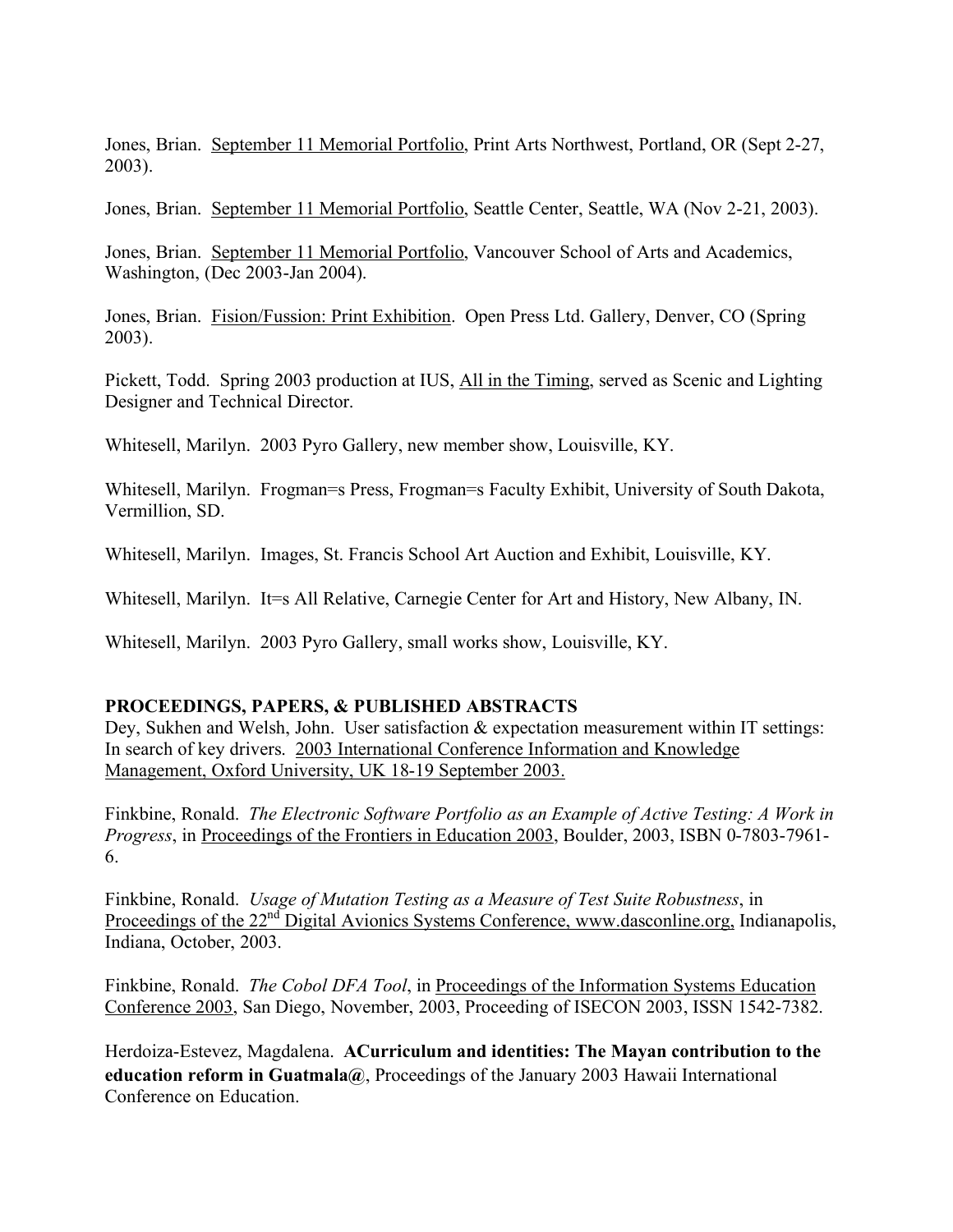Herdoiza-Estevez, Magdalena. **AInternational and diversity education: preparing future teachers to meet the educational needs of diverse students, through immersion and research@**, Proceedings of the January 2003 Hawaii International Conference on Education.

Hollenbeck, James. AUsing a Constructivist Strategy to Teach Science, Technology, and Society@. Pp. 567-575. Making Science, mathematics and Technology Accessible to All. AProceedings of the Third International Conference on Science, Mathematics and Technology Education.@ Edited by Fisher, D. and Marsh, T. Key Centre for School Science and Mathematics, Curtin University of Technology, Perth, Australia. October, 2003.

Kalmey, Don and Pittman, Paul. AThe Art & Practice of Using Effective Feedback for Personal and Organizational Improvement@, Proceedings of the Academy of Business Disciplines, November 13-15, 2003.

Kalmey, Don. ADoes Business Drive Technology or Does Technology Drive Business? A Seminar to Get Business and IT Managers to See Eye-to-Eye@, Proceedings of Tenth Annual EdiNEB International Conference, Salzburg, Austria, June 2003.

Rakich, Jay. Refereed National Proceedings (Pedagogical Research). Presentation and full paper AObservations on Case Analysis.@ Proceedings of the Academy of Business Disciplines. (November 2003). Ft. Myers Beach, FL.

Sung, Chang Oan, Charlie Y. Shim, and Ali Salehnia. AA Framework for Building Secure Real-Time Systems, @ 18<sup>th</sup> ISCA Int. Conf. On Computers and Their Applications (March 2003), p. 329-332.

Sung, Chang Oan, Sung Shin, Charlie Y. Shim, and Xiaohong Chen. AMyofascial Pain Syndrome Patient Monitoring System in the Home $\leq A$  16<sup>th</sup> ISCA Int. Conf. On Computer Applications in Industry and Engineering (November 2003), p. 246-249.

Sung, Chang Oan and Rex E. Gantenbein. ATask Scheduling in Distributed Data Mining for Medical Applications,  $\omega$  16<sup>th</sup> ISCA Int. Conf. On Computer Applications in Industry and Engineering (November 2003), p. 250-253.

Wadsworth, Frank, Mika Tuunanen and Doug Haines. Refereed Conference Proceedings. AA Comparison of Finnish and United States Franchisee Satisfaction,@ *International Conference on Economics and Networks - 2003 Speical Topic: Franchising Networks*, Vienna, Austria, June 2003.

Wadsworth, Frank and Morgan, Kathryn Boe. Refereed Conference Proceedings. AMulti-Unit Franchisee Ownership Study,@ IFA Educational Foundations, *International Society of Franchising Annual Conference*, San Antonio, TX, February 2003.

Wadsworth, Frank and Morgan, Kathryn Boe. Refereed Conference Proceedings. ASecond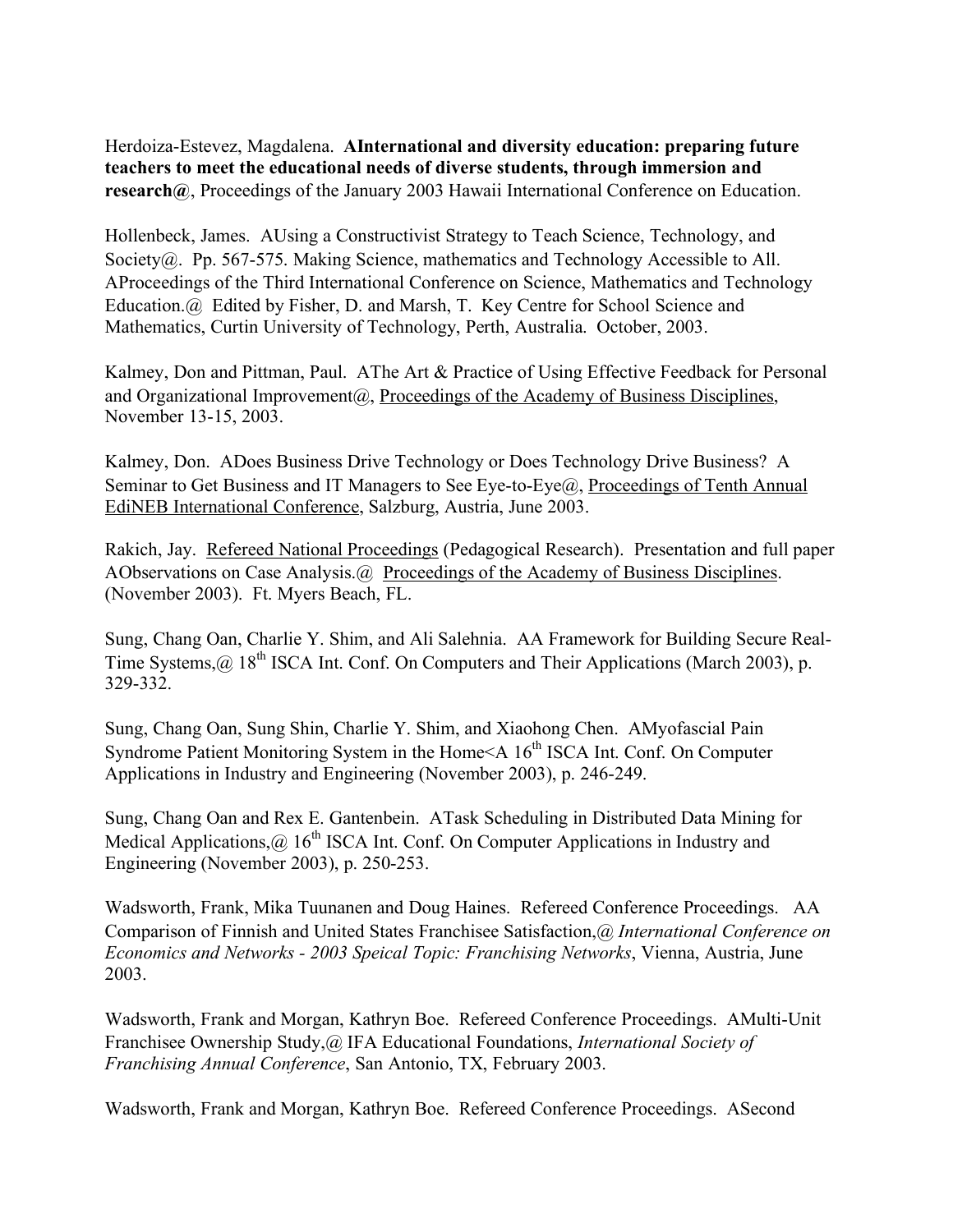Generation Franchisee Study,@ IFA Educational Foundation, *International Society of Franchising Annual Conference*, San Antonio, TX, February 2003.

Wadsworth, Frank and Haines, Doug. Refereed Conference Proceedings. AComparing Response Rates for Franchisee Survey Methods,@ *International Society of Franchising Annual Conference*, San Antonio, TX, February 2003.

Wheat, Jerry and John Phillips and Emil Stark. The Hidden Business Costs of European Union Enlargement: The Case of the Czech Republic. **Proceedings of the International Business and Economics Research Conference**, Las Vegas, NV, October 2003.

Wheat, Jerry and Swartz, Brenda. Argentina: Financial Impediments to Progress 1994-2002. **Proceedings of the European Business Research Conference 2003**, Venice, Italy, June 2003.

### **REVIEWS**

Baker, Crump W. Review of the paper AA decomposition of alpha-continuity and semicontinuity@ by B. Al-Nashef for *Mathematical Reviews*.

Baker, Crump W. Review of the paper AOn theta-continuity and strong theta continuity  $\omega$  by M. Salah for *Mathematical Reviews*.

Baker, Crump W. Review of the paper ASlightly generalized continuous functions  $(a)$  by I. Zorlutuna, et al, for *The Indian Journal of Pure and Applied Mathematics*.

Baker, Crump W. Review of the paper AWell-ordered subsets of the real line  $\hat{a}$  by S. Broadwell, et al, for *Antarctica Journal of Mathematics*.

Crothers, Glenn. Jeffrey L. Pasley,  $\geq$ The Tyranny of Printers=: Newspaper Politics in the Early American Republic (Charlottesville: University Press of Virginia, 2001) South Carolina Historical Magazine 104 (January 2003), 65-67.

Forinash, Kyle. Review of manuscript 16397, >Square-wave excitation of a linear oscillator= by Eugene I. Butikov for *American Journal of Physics*.

Forinash, Kyle. Review of manuscript 17051, >Nonlinear Dynmaivs of Moving Curves and Surfaces: Applications to Physical Systems= by S. Murugesh and M. Lakshmanan for *American Journal of Physics*.

Gugin, Linda. Reviewed *Crusading Liberal: Paul H. Douglas of Illinois* for *Journal of American History*.

Lang, W. Christopher. Refereed manuscript number IJMMS/30704 for the International Journal of Mathematics and Mathematical Sciences (Summer 2003).